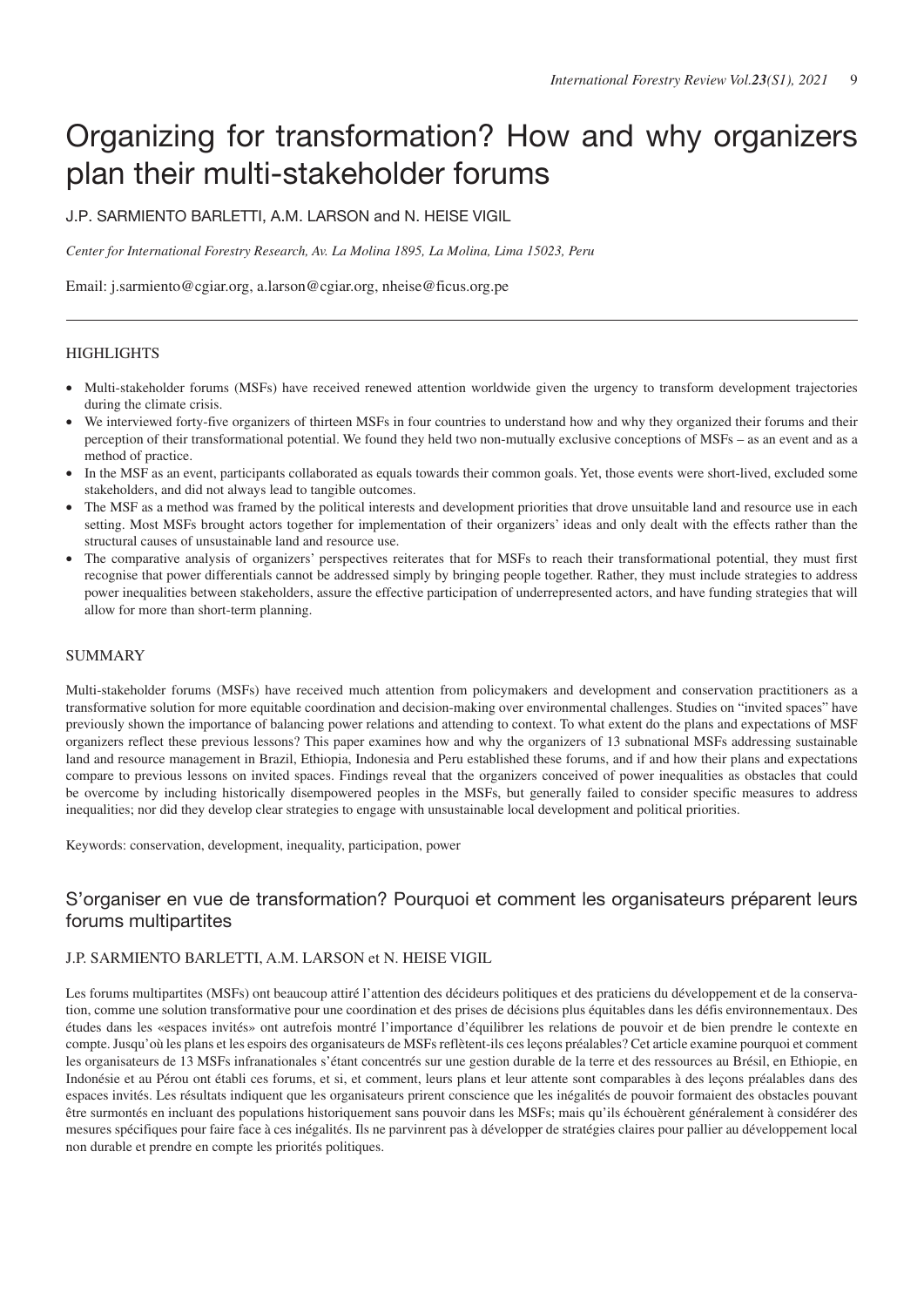## ¿Organizar para transformar? Cómo y por qué las y los organizadores planean sus foros multiactor

J.P. SARMIENTO BARLETTI, A.M. LARSON y N. HEISE VIGIL

Los foros multiactor (FMA) han recibido gran atención de parte de practicantes del desarrollo, de la conservación, y de aquellos que desarrollan políticas públicas, al ser considerados una solución transformadora para abordar los retos ambientales actuales. En este sentido, se espera que los FMA ayuden a lograr una coordinación y toma de decisión más equitativa. Los estudios sobre "espacios invitados" ya han demostrado la importancia de balancear las desigualdedes de poder entre los participantes y de dar especial atención al contexto en el diseño de estas iniciativas. ¿Hasta que punto los planes y expectativas de quienes organizan FMA reflejan estas lecciones previas? Este artículo examina cómo y por qué los organizadores de 13 FMA que tratan temas sobre el uso sostenible de la tierra y los recursos, establecidos a nivel subnacional en Brasil, Etiopía Indonesia y Perú, han organizado estos foros. Además, se busca comprender como sus planes y expectativas se comparan con las lecciones previas sobre espacios invitados. Los resultados revelan que los organizadores perciven las desigualdades de poder como obstáculos que pueden ser superados al incluir a aquellos grupos históricamente marginados como participantes de sus FMA. Sin embargo, generalmente no consideraron medidas específicas para abordar las desigualdades de poder entre sus participantes, ni se desarrollaron estrategias claras para enfrentar las prioridades políticas y de desarrollo locales que no apoyan la conservación.

## INTRODUCTION

Over the past decades, multi-stakeholder forums (MSFs) have been organized for all kinds of collaboration and coordination under different initiatives, such as community forest management (Mohanty 2014, Nayak and Bernes 2008), participatory budgeting (Shan 2007, Wampler 2010), and resource management (Chímère *et al.* 2009, Søreide and Truex 2011). MSFs have received renewed attention worldwide due to the urgency to transform development trajectories to address the climate crisis. This attention builds on a tendency – particularly among NGOs, government actors and donors – to see MSFs as a transformational solution to the challenges posed by land and forest degradation (Gonsalves *et al.* 2005, Bastakoti and Davidsen 2015, Larson *et al.* 2018). The debate over the transformational potential of MSFs is framed in part by a discussion regarding whether they can address the power inequalities inherent to the interactions among their participants (see Sarmiento Barletti *et al.* 2020 for a review). Power inequalities are a central challenge to MSFs that address unsustainable land and resource use, as they are often set within contexts marked by histories of conflict and deep inequalities, and where trade-offs are inherent and the actors involved are significantly diverse (Robbins 2012, Barnes and Child 2014). This is important to consider, as recent experimental research on reciprocity and collaboration concluded that inequality undermines cooperation (Hauser *et al.* 2019).

Many MSF proponents argue that bringing stakeholders together to discuss a common challenge or opportunity confronts power inequalities among participants; leads to solutions that are more likely to reflect the priorities of historically underrepresented actors (as opposed to top-down decision making or bilateral negotiations); allows more powerful participants to understand the perspectives of vulnerable groups; and includes actors that can affect the implementation and effectiveness of consensus outcomes (Buchy and Hoverman 2000, Hemmati 2002, Dougill *et al.* 2006, Faysee

2006, Tippett *et al.* 2007, Reed 2008). Given the centrality of collaboration to current discourses about the transformative change needed to address the climate crisis, these claims merit investigation. This paper is based on such research. It considers the unexplored role of MSF organizers by considering why they set up MSFs and whether they had transformation in mind when they did so. The paper comparatively analyzes interviews with forty-five organizers of thirteen MSFs established to address unsustainable land and resource use in twelve subnational jurisdictions in Brazil, Ethiopia, Indonesia and Peru.<sup>1</sup> Interviews examined organizers' perceptions of how they thought they would achieve their objectives; how power relations and other contextual factors may have impacted on their proposed pathway to change; and the role that their MSF would play in such pathway.

Research shows that the MSFs in this sample are "invited spaces" – "those into which people (as users, citizens or beneficiaries) are invited to participate by various kinds of authorities, be they government, supranational agencies or non-governmental organizations" (Cornwall 2002: 24; see Cornwall and Gaventa 2000). Past research found that invited spaces tend to be government-led and respond to top-down decision making (Cornwall 2008), which is strikingly different from how proponents discuss their potential. The paper reveals that although most organizers perceived the MSF method as a way of doing things 'differently', they did not perceive them to be transformative on their own.

This seeming contradiction between the optimism for MSFs and their real potential can be explained through two overlapping conceptions of these forums – as an event and as a method of practice. Most organizers proposed MSFs *as events* that balanced inequalities between stakeholders by bringing them together. They highlighted the potential of MSFs for capacity development, raising awareness and collaboratively designing, or just collaboratively implementing, solutions. This positive perception of power, regarding its

<sup>1</sup> This research was carried out as part of a global study of subnational MSFs, part of the Center for International Forestry Research's Global Comparative Study on REDD+ (see Sarmiento Barletti and Larson 2019b; [https://www.cifor.org/gcs/modules/multilevel-governance/\)](http://www.cifor.org/gcs/modules/multilevel-governance/)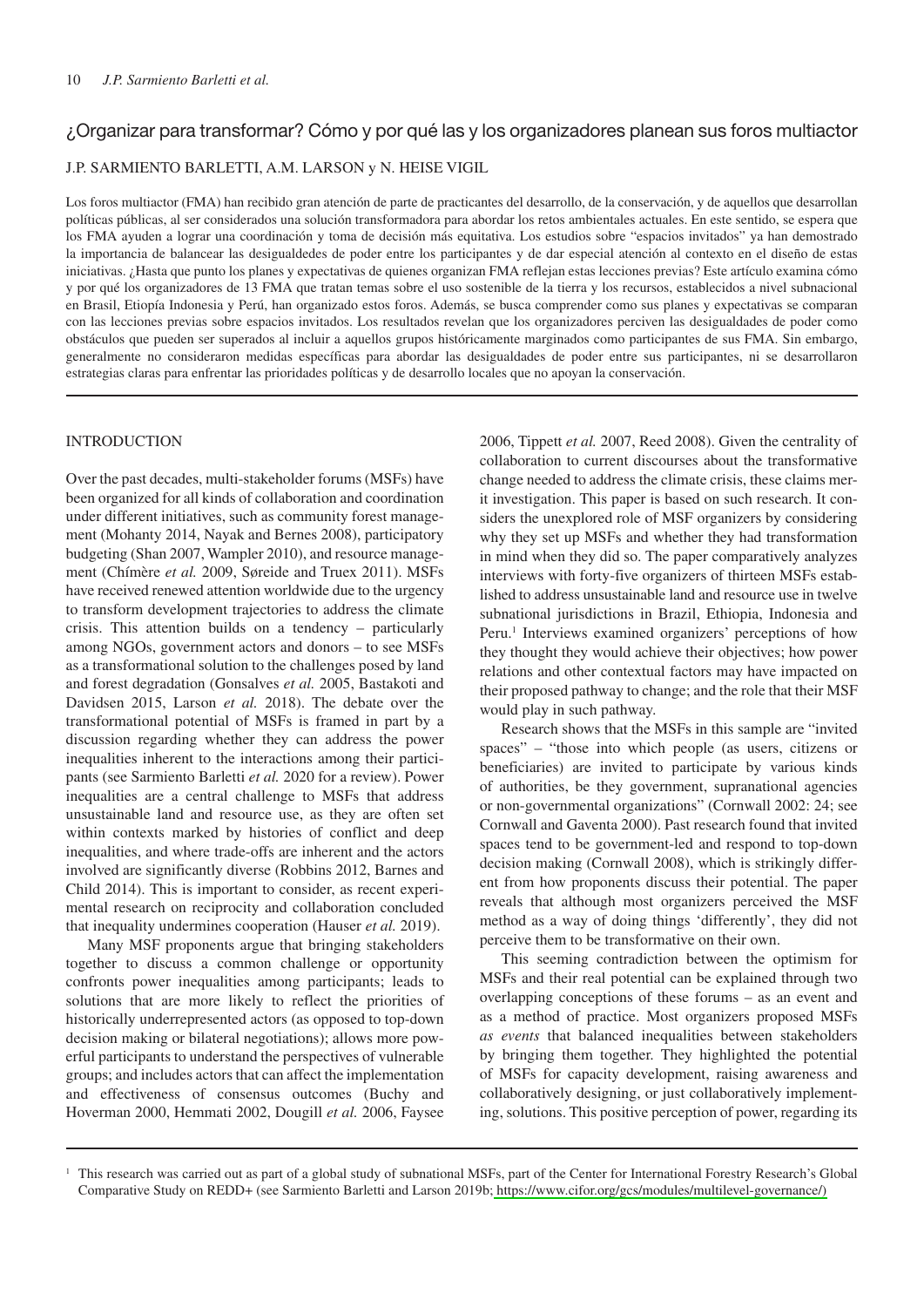potential for collaboration, may be influenced by the organizers' privileged positions as government or NGO actors. Yet, MSFs, *as a method*, were not seen as enough to curb the political interests and development priorities that drove unsuitable land and resource use in their jurisdictions. As organizers aimed to counter mainstream land and resource use interests and priorities that were shared by the more powerful actors in each jurisdiction, it is unsurprising that their MSFs were underfunded and led to outcomes that had no real impact. Additionally, their MSFs sought to increase, and thus include more of the same type of actors, rather than widen participation to include historically underrepresented actors. The two overlapping perspectives – event and method – raise the question of whether MSFs are organized as platforms for people to plan and enact change together, or as platforms primarily aimed at including relevant actors in the implementation of the ideas proposed by their organizers. And are either of these transformational?

The following section considers the relation between power, participation and MSFs' potential for transformational change. This is followed by a discussion of research methods, and the presentation of results and analysis. The paper concludes by discussing the relevance of these findings for wider debates on MSFs.

## MSFs AS INVITED SPACES

The current optimism associated with MSFs comes largely from the notion that enabling citizens to participate more directly in governance, and particularly in communication with government actors, may lead to enhanced democracy by creating better understanding between citizens and public servants and more equitable and effective governance (Cohen and Sabel 1997, Avritzer 2002). These participatory processes are said to present an "entirely different kind of interface with policy processes than other avenues through which citizens can articulate their demands – such as protest, petitioning, lobbying and direct action" (Cornwall and Coehlo 2007: 21, see also Cornwall and Gaventa 2001, Goetz and Gaventa 2001).

MSFs are commonly organized as invited spaces as part of the wider effort for more sustainable land and resource use. Although there is no agreed upon definition for what transformational change means with regard to forest and land use, the term has become a rallying cry to address the climate crisis. Atmadja *et al.* (n.d.), based on a synthesis of common features of how the concept is addressed in scholarly and practitioner publications, outlined five agreed-upon critical elements for moving towards transformational change. Two of those are 'collective learning and reflection' and 'consultation and participation', both of which are reflected in the current interest in MSFs, revealing their central role in how transformational change is being discussed and designed in environmental circles.

Regardless, there is doubt that this transformative potential will be reflected in practice (see Ravikumar *et al.* 2018).

Participatory processes do not guarantee equality, as the interactions within them and in the wider contexts where they are enacted are shaped by power relations that define what kinds of actions are possible (Gaventa 2006, Grönholm 2009, Perrault 2015). Power inequalities manifest in different ways in the jurisdictions examined in this paper. As the MSFs all engage with land and resource use, the most relevant inequalities are stakeholders' access to political power (e.g. influence over decision makers), economic and natural resources (e.g. financial power to get things done, access to natural resources), technical knowledge (e.g. knowing how to get things done), epistemology (e.g. deciding on the acceptable knowledge to be implemented in a project), and gender (e.g. excluding women) (Chambers 2006; White *et al* 2015).

In this paper, the exercise of power is more than an actor's ability to control others ('power over'); power is also in actors' agency ('power to') and in the possibility to collaborate ('power with'; see Dewulf and Elbers 2018, Partzch 2017), which permeates the optimism set on MSFs. The possibilities within this optimism range between what Avelino and Wittmayer's (2016) consider as 'innovative' power – which enables the development of ways to change power relations – and 'transformative' power – which leads to the development of new institutions to challenge power relations. MSFs, by design, are supposed to be a shift away from 'reinforcive' power, which maintains the status quo.

As noted earlier, the MSFs in this sample are what have been previously defined as 'invited spaces' (Cornwall 2002). These spaces have been associated with decentralization and democratization, especially in their potential for enhanced accountability, to empower marginalized actors, and to attend to citizens' demands (Robins and Von Liers 2004, Aiyar 2010). They have also been found to have unintentional outcomes, including the creation of political subjects (Mohanty 2004, Cornwall and Coehlo 2007); the organization of civil society and the expansion and strengthening of alliances (Taylor 1998, Barnes 2007); and non-participation as a form of protest (Cortez Ruiz 2004). More critically, these spaces have been challenged by various factors including: the need to develop the capacities of their members to participate more effectively (Harrison 2003, ANGOC 2006); the power asymmetries between participants (Mahmud 2004, Gaventa 2006); the tendency for top-down decision making (Cornwall 2002); the participation of non-representative actors (Baud and Nainan 2008, Acharya *et al.* 2004, Coelho 2004, Cornwall 2004); the lack of a clear supportive legal framework for participation (ANGOC 2006); and the finding that they rarely produce binding outcomes (Manor 2004, Williams 2004).

Research on invited spaces has affirmed the importance of addressing power inequalities among their participants and of understanding how these processes are affected by their contexts. Participatory spaces, as Mohanty notes, never occur in a vacuum but rather "react upon already existing spaces, on spaces which are simultaneous and overlapping and on the wider social-economic-cultural setting in which they are embedded" (2004: 26). Critics have argued that invited spaces are frequently theatres for participation so that organizers, commonly government actors, can implement rather than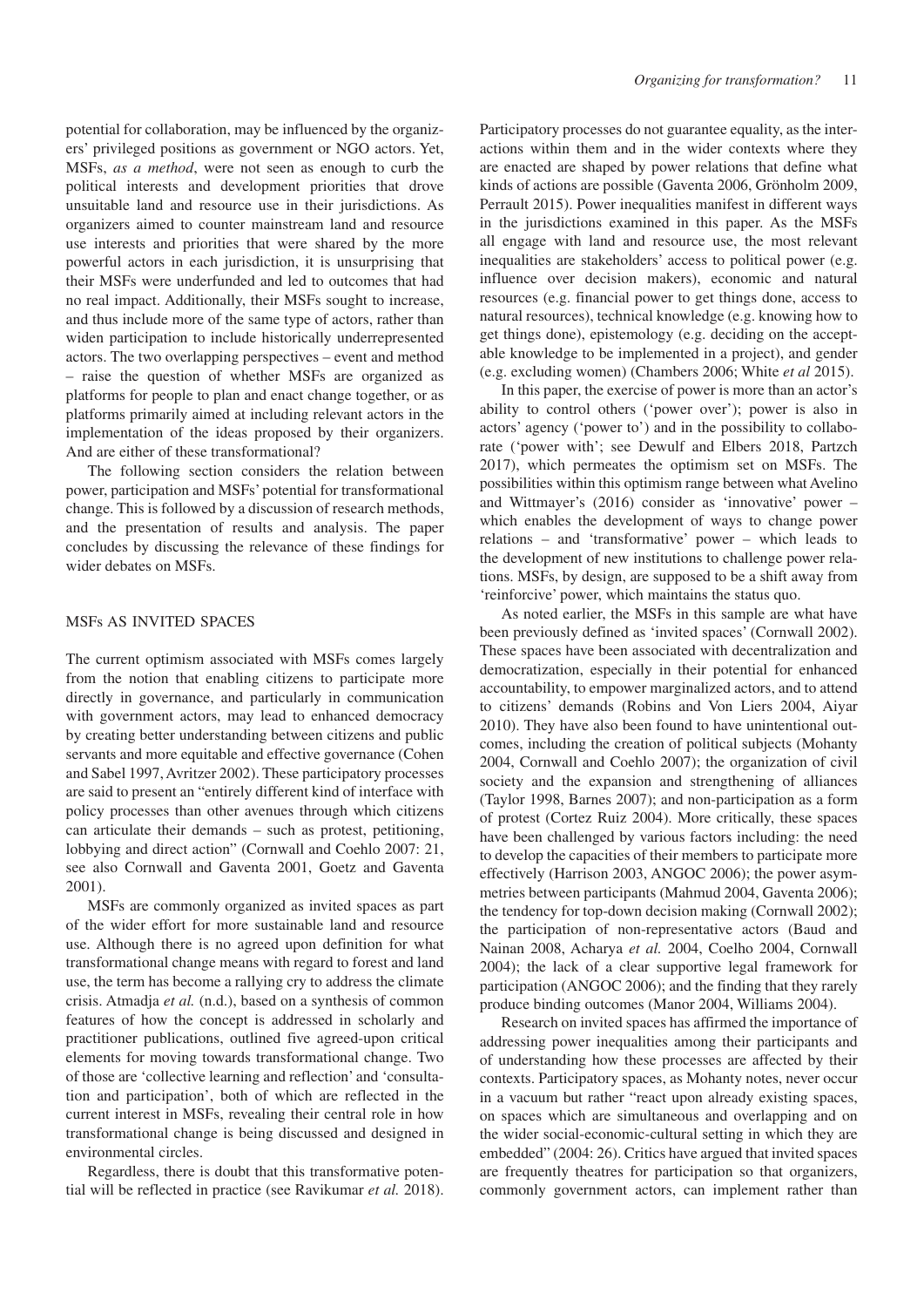negotiate their agendas (Cornwall 2002), or legitimize their decisions and disarm any potential local opposition (Alonso and Costa 2004). Similarly, Baud and Nainan (2008) noted that participants may experience these spaces in different ways. For vulnerable groups these spaces serve to negotiate their rights; for more powerful civil society groups these spaces allow them to exercise their power to negotiate and hold their governments accountable.

In sum, previous research on invited spaces underlines the importance of recognising and understanding the manifestations of power as a first step towards assuring equal and equitable participation and, given the current interest in MSFs, this paper moves from there to assess their transformational potential. In what follows, the paper explores these issues by analyzing the perspectives of and actions taken by MSF organizers.

## METHODS

This paper presents the results of interviews implemented as part of a comparative study of subnational MSFs that aimed to achieve more sustainable land or resource use (Sarmiento Barletti and Larson 2019). In total, forty-five organizers of thirteen different MSFs in twelve jurisdictions of Brazil, Ethiopia, Indonesia and Peru were interviewed (see Table 1 for short descriptions of each case study and Table 2 for a breakdown of interviewees).2 Interviewees were selected because they were recognized by scoping research as the main organizers of each forum. In most cases, the MSFs had more than one organizer.

For the purpose of this research, we defined MSFs as "purposefully organized interactive processes that bring together stakeholders to participate in dialogue, decisionmaking and/or implementation regarding actions seeking to address a problem they hold in common or to achieve a goal for their common benefit" (Sarmiento Barletti *et al*. 2020:2). The MSFs in our sample fulfil this definition and were selected after scoping research because they also fulfilled five other criteria: they included a forum for in-person interactions; they included different types of actors – at least one government and one non-government local actor; were organized at the subnational level; sought to address unsustainable land or resource challenges; and had been meeting for at least a year. In the data below, interviewees are categorized by the region where they organized their MSF and their actor type – national and subnational government, NGOs, local or indigenous community representatives, university/research institutions, and donor organization. These different types are revealing of the variety of stakeholders in the case studies.

A semi-structured, open-ended questionnaire was designed to understand how and why interviewees decided to establish their MSFs. Research materials were translated into Amharic, Indonesian, Portuguese and Spanish in order to interview participants in their national languages. Responses were transcribed, translated and organized in an excel file and manually grouped and coded for similarities (see below). This paper focuses on questions intended to understand if and how organizers took into account the power relations and political and development priorities in the context where they implemented their forums (see Sarmiento Barletti and Larson 2019: 25–27 for the full questionnaire). These are: what organizers aimed for by organizing their MSFs and what conditions were needed to bring about change<sup>3</sup>; whether they took into account local politics and development priorities when planning their MSFs<sup>4</sup>; and whether they took power relations between participants into account, including their own<sup>5</sup>. In the results section, the answers to these questions are presented comparatively by MSF, also noting any contrasting views by multiple organizers of the same MSF.

#### RESULTS

#### **What did MSF organizers aim for?**

Given that all case studies were MSFs addressing land-use sustainability, organizers were asked what they thought would be necessary to change land-use behavior among key local actors in their jurisdiction and what role their MSF would play in achieving it. Interview results were synthesized into eight strategies or activities aimed at changing land-use behavior (see Table 3). No interviewee across thirteen case studies explicitly mentioned MSFs as a way to change landuse behavior. The closest mention was in four MSFs, where at least one organizer mentioned coordination between different actors as a necessary catalyst for more sustainable land use. At least one organizer in each of eight MSFs mentioned improving conditions for sustainable production and providing economic benefits from conservation. Interestingly, in eight MSFs – organized by different types of actors – at least one organizer mentioned better enforcement of existing regulations. Other responses included raising environmental awareness (at least one organizer in seven MSFs), capacity development for sustainable development (at least one organizer in seven MSFs), closer communication with and participation of indigenous and local community (IPLC) representatives in environmental planning and initiatives (at least one organizer in five MSFs), and tenure formalization for IPLC (at least one organizer in three MSFs).

<sup>&</sup>lt;sup>2</sup> These interviews were a portion of over 500 interviews conducted as part of this study. Other interviews were conducted with other (non-organizer) participants, non-participants and key informants.

<sup>3</sup> **Questions:** What did you think would get people to change their land use behavior so that it is more sustainable? What role did the MSF play in this? What did you understand as the conditions that would ensure that change was sustainable and long-term?

<sup>4</sup> **Question:** Did you consider how: i) local politics might shape the MSF's planning, running, and outcome? ii) development priorities might shape the MSF's planning, running, and outcome?

<sup>5</sup> **Question:** Did you consider how power inequalities between forum participants might shape the MSF's planning, running and outcome?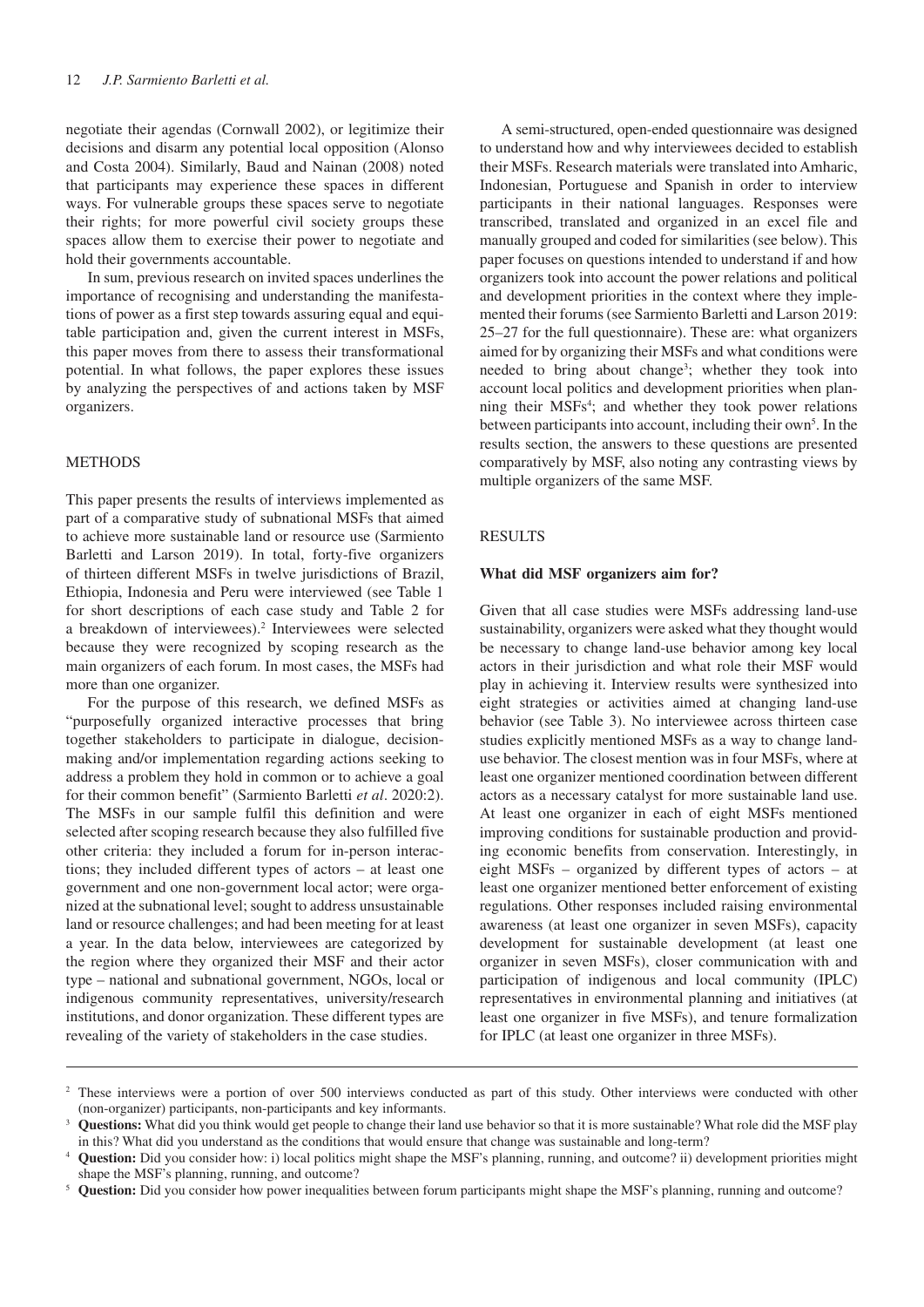| Country   | <b>Jurisdiction</b>        | <b>MSF</b>                                                             | Goal                                                                                                                                                                                                                                                                |
|-----------|----------------------------|------------------------------------------------------------------------|---------------------------------------------------------------------------------------------------------------------------------------------------------------------------------------------------------------------------------------------------------------------|
| Brazil    | Acre (ACR)                 | Ecological Economic Zoning<br>Commission                               | historically marginalized actors; and bring diverse actors together to participatory build Acre's Ecological<br>Address land-use conflicts; acknowledge the demands raised by grassroots movements; include<br>Economic Zoning                                      |
|           | Para (PAR)                 | Green Municipalities Program                                           | Reduce deforestation, improve rural environmental cadaster, decentralize enforcement mechanisms to the<br>municipal level and engage municipalities in the PMV.                                                                                                     |
|           | Mato Grosso (MG)           | <i>ogical</i><br>Social-Economic and Ecolo<br>Zoning Commission        | Conduct a participatory and inclusive Social-Economic and Ecological Zoning process.                                                                                                                                                                                |
| Ethiopia  | Oromia (JU)                | Jamma-Urji Farmer Managed<br>Natural Regeneration                      | Increase biological diversity, forest carbon stock and natural forest regeneration; transform local people's<br>livelihoods by channeling carbon revenues and access to environmental benefits.                                                                     |
|           | Oromia (SH)                | SHARE Bale Eco-Region                                                  | stakeholders from different sectors to discuss common problems and find solutions that benefit them all.<br>Contribute to sustainable land use through an inclusive design and process that brings together                                                         |
| Indonesia | Central Kalimantan<br>(CK) | öil<br>INOBU-UNILEVER Palm<br>Initiative                               | Solve overlapping land-tenure issues, promote sustainable agriculture practices and help small-scale<br>farmers obtain ISPO/RSPO certification to access better markets for their palm oil products.                                                                |
|           | East Kalimantan (EK)       | Le<br>Regional Council on Clima<br>Change                              | Coordinate East Kalimantan's climate change-related programs.                                                                                                                                                                                                       |
|           | Jambi (JAM)                | Regional Peatland Restoration<br>Team                                  | Raise awareness about the negative impacts of conversion of the community's forest and loss of its natural<br>resources; formulate a solution for customary forest management and conservation together with the local<br>community.                                |
|           | West Java (WJ)             | Integrated Citarum Water<br>Resources Management<br>Investment Program | subnational government at provincial and district levels, and to obtain political and financial support to<br>Established as part of an agroforestry project that aimed to build connections between farmers and the<br>ensure the sustainability of interventions. |
| Peru      | Loreto (LOR)               | Commission for the Protection of<br>Isolated Indigenous Peoples        | Inform and articulate an inter-institutional response to the delay in the approval of reserves for isolated<br>indigenous peoples.                                                                                                                                  |
|           | Madre de Dios<br>(MDD)     | Amarakaeri Communal Reserve<br>Management Committee                    | Support the co-management of the Reserve by SERNANP and ECA-Amarakaeri.                                                                                                                                                                                             |
|           | San Martin (SM)            | Alto Mayo Protection Forest<br>Management Committee                    | Support the co-management of the Protection Forest by SERNANP and Conservation International.                                                                                                                                                                       |
|           | Ucayali (UCA)              | Platform for Community Forest<br>Management                            | Coordinate multiple stakeholders to promote sustainable and competitive management of forests on the<br>lands of Indigenous communities.                                                                                                                            |

TABLE 1 Summary of case studies TABLE 1 *Summary of case studies*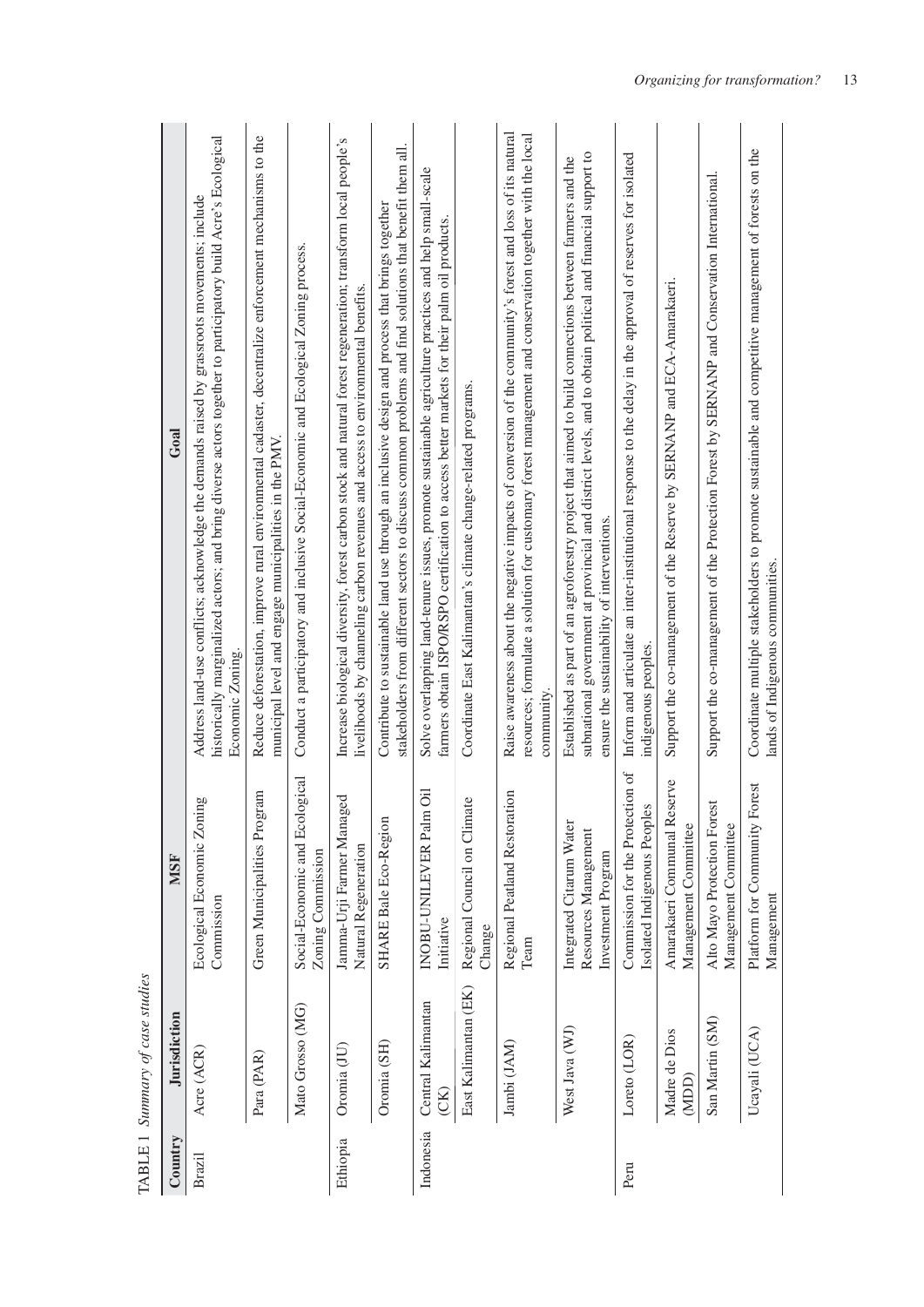## 14 *J.P. Sarmiento Barletti et al.*

#### TABLE 2 *Interviews by MSF*

|                     | <b>Jurisdiction</b>     |                                                             | <b>Interviewees</b> | <b>Sector</b>  |              |            |              |            |  |  |
|---------------------|-------------------------|-------------------------------------------------------------|---------------------|----------------|--------------|------------|--------------|------------|--|--|
| Country             |                         | Organizer                                                   |                     | GOV            | <b>IP/LC</b> | <b>NGO</b> | <b>Donor</b> | <b>UNR</b> |  |  |
| <b>Brazil</b>       | Acre (ACR)              | <b>Subnational Government</b>                               | 2                   | 2              | $\Omega$     | $\Omega$   | $\Omega$     | $\theta$   |  |  |
|                     | Para (PAR)              | <b>Subnational Government</b>                               | 3                   | 3              | $\Omega$     | $\Omega$   | $\Omega$     | $\theta$   |  |  |
|                     | Mato Grosso (MG)        | <b>Subnational Government</b>                               | 1                   | 1              | $\Omega$     | $\Omega$   | $\Omega$     | $\theta$   |  |  |
| Ethiopia            | Oromia (JU)             | Subnational NGO                                             | 2                   | $\Omega$       | $\Omega$     | 2          | $\Omega$     | $\Omega$   |  |  |
|                     | Oromia (SH)             | National NGO & Academia                                     | 3                   | $\Omega$       | $\Omega$     | 3          | $\Omega$     | $\Omega$   |  |  |
| Indonesia           | Central Kalimantan (CK) | Academia                                                    | 1                   | $\Omega$       | $\Omega$     | $\Omega$   | $\Omega$     | 1          |  |  |
|                     | East Kalimantan (EK)    | National NGO                                                | $\overline{2}$      | $\Omega$       | $\Omega$     | 2          | $\Omega$     | $\Omega$   |  |  |
|                     | Jambi (JAM)             | National NGO & Academia                                     | 12                  | 2              | $\Omega$     | $\tau$     | $\Omega$     | 3          |  |  |
|                     | West Java (WJ)          | Academia & Donor                                            | 3                   | $\Omega$       | $\Omega$     | $\Omega$   | 1            | 2          |  |  |
| Peru                | Loreto $(LOR)$          | Subnational Government &<br>Indigenous Peoples Organization | 4                   | $\mathcal{L}$  | 1            |            | $\Omega$     | $\Omega$   |  |  |
| Madre de Dios (MDD) |                         | Indigenous Peoples Organization<br>& National Government    | 5                   | 1              | 4            | $\theta$   | $\Omega$     | $\Omega$   |  |  |
|                     | San Martin (SM)         | Indigenous Peoples Organization<br>& National Government    | 3                   | $\overline{c}$ | 1            | $\Omega$   | $\Omega$     | $\Omega$   |  |  |
|                     | Ucayali (UCA)           | Subnational government & Donor                              | 3                   | 2              | $\Omega$     | $\theta$   | 1            | $\theta$   |  |  |
| Total               |                         |                                                             | 44                  | 15             | 6            | 15         | 2            | 6          |  |  |

GOV – includes different levels of government / IP/LC – Indigenous or Local community organizations / NGO – includes local and international NGOs / UNR – University and research institutions

|                                                    | <b>Brazil</b> |              |              |              | <b>Ethiopia</b><br><b>Indonesia</b> |    |              |              |              |              | Peru           |              |              |             |  |
|----------------------------------------------------|---------------|--------------|--------------|--------------|-------------------------------------|----|--------------|--------------|--------------|--------------|----------------|--------------|--------------|-------------|--|
|                                                    | <b>ACR</b>    | <b>MG</b>    | <b>PAR</b>   | <b>JU</b>    | <b>SH</b>                           | EK | <b>CK</b>    | <b>JAM</b>   | WJ           |              | <b>LOR MDD</b> | <b>SM</b>    | <b>UCA</b>   | <b>MSFs</b> |  |
| Improving conditions for<br>sustainable production | X             |              | $\mathbf{X}$ | X            | X                                   |    | $\mathbf X$  |              |              | X            |                | $\mathbf{X}$ | $\mathbf X$  | 8           |  |
| Economic benefits from<br>conservation             |               |              |              | $\mathbf{X}$ |                                     | X  |              | $\mathbf{X}$ | $\mathbf{X}$ | $\mathbf{X}$ | $\mathbf{X}$   | $\mathbf{X}$ | $\mathbf{X}$ | 8           |  |
| Law enforcement                                    |               | $\mathbf{X}$ | $\mathbf{X}$ |              | X                                   |    | $\mathbf{X}$ | X            | $\mathbf{X}$ | X            |                |              | $\mathbf{X}$ | 8           |  |
| Raising environmental<br>awareness                 |               |              | X            |              |                                     |    |              | X            | X            | X            | X              | X            | $\mathbf{X}$ | 7           |  |
| Capacity building                                  |               |              | $\mathbf{X}$ | $\mathbf{X}$ | X                                   |    |              | X            |              | X            |                | $\mathbf{X}$ | $\mathbf{X}$ | 7           |  |
| Communication and<br>participation of IPLC         |               |              | X            |              | X                                   |    |              | X            |              |              |                | X            | $\mathbf{X}$ | 5           |  |
| Coordination                                       |               |              |              |              | $\mathbf X$                         |    |              |              | X            | $\mathbf X$  |                |              | $\mathbf{X}$ | 4           |  |
| Land tenure formalization                          |               | X            |              | X            |                                     |    |              |              |              | X            |                |              |              | 3           |  |

TABLE 3 *What did you think would get people to shift to more sustainable land-use behavior?*

Answers to what role their MSF would play in changing land-use behaviour were synthesized into six themes (see Table 4). Despite the attention on coordination and joint decision making in the literature, the most common answer (at least one organizer in all cases except Mato Grosso) highlighted the capacity development role of MSFs in changing land-use behaviour. Only in three MSFs (Acre, Pará and Ucayali, all organized or co-organized by a subnational government actor) did at least one organizer note the MSF

would play a role in changing land-use behaviour by opening a space for dialogue that included and respected different opinions. For example, an organizer in Ucayali said that the MSF was designed to bring together different interests and organize them towards the common good, understood as decreased deforestation and degradation through sustainable forest management.

At least one organizer each in San Martin, Ucayali, East Kalimantan and West Java – all organized by different actor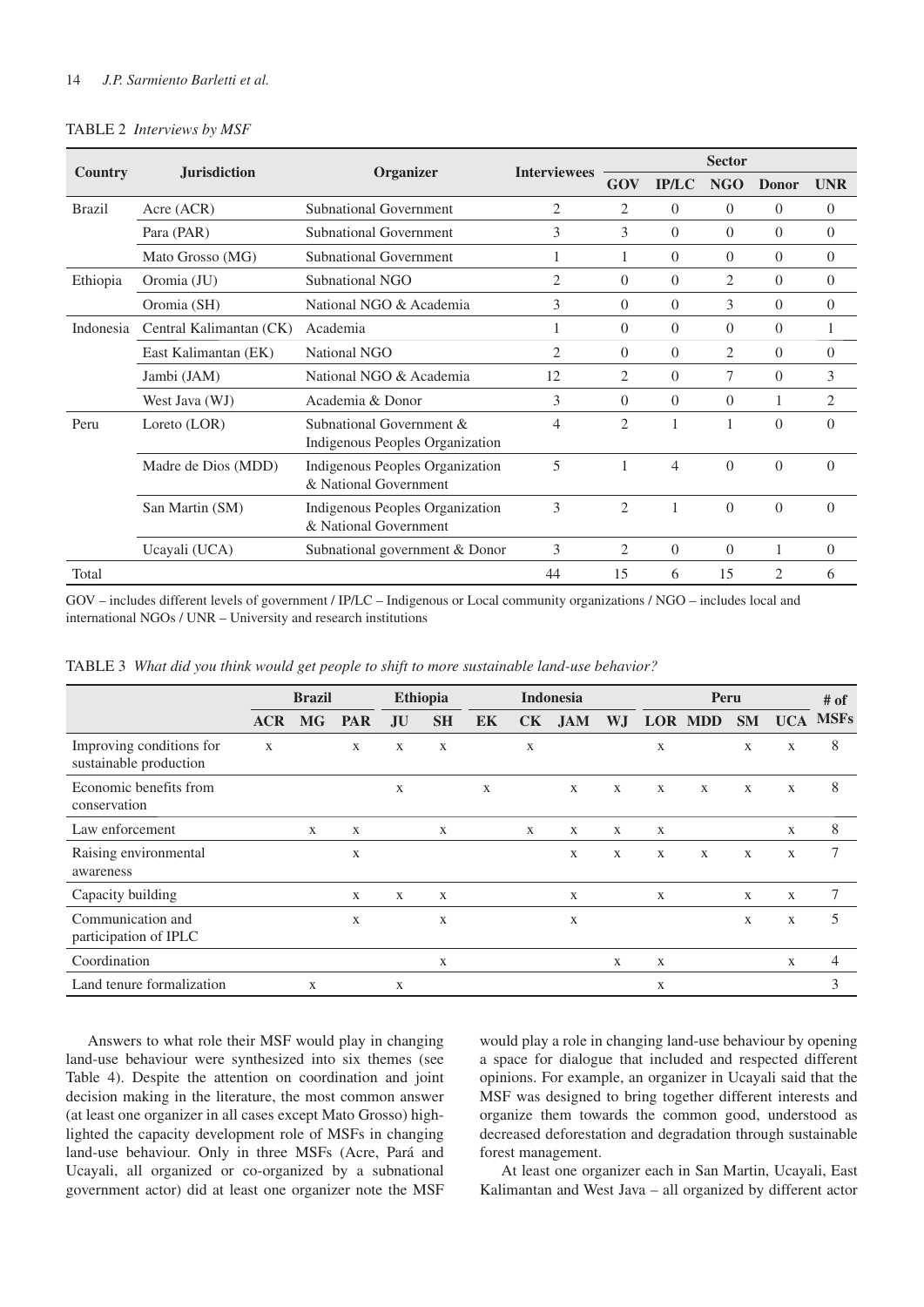types – referred to capacity development, focused on sustainable economic activities for IPLC. In Jambi, it was directed at local communities and their customary institutions to allow them to comply with national environmental regulations. In Pará, the focus was on landowners undergoing land registration, as well as on government officers to better monitor deforestation. In Loreto it was also focused on government actors, who were trained on laws and regulations regarding isolated indigenous peoples. Continuing with this perspective of MSFs as didactic spaces, at least one organizer in six MSFs described them as raising awareness on environmental issues. In San Martin it was directed at raising awareness about conservation among civil society organizations.

At least one organizer in nine MSFs (Acre, Mato Grosso, Pará, Jamma-Urji, SHARE-Bale, East Kalimantan, Loreto, Madre de Dios and San Martín) described their MSFs as spaces for coordination and joint decision making for more sustainable land and resource use, planning and management. For example, in Acre, Mato Grosso, Para and Loreto – all led by a subnational government actor –, at least one organizer said their MSF focused on coordination for territorial planning. The MSFs in Acre and Mato Grosso were set up as collaborative spaces to develop zoning maps and promote sustainable development. In Loreto, an organizer noted that the MSF was designed for coordination between actors with a stake in an area with overlapping land-use regimes where reserves for isolated indigenous peoples (who themselves could not participate) would be introduced. As for land and resource management, at least one organizer in each of Jamma-Urji, SHARE-Bale, East Kalimantan, Madre de Dios and San Martín – all organized by different types of actors – noted that their MSF served as a platform for different actors to coordinate the sustainable management of an area. The MSFs in Madre de Dios and San Martín were legally mandated spaces to support and inform the management of protected areas. In Jamma-Urji, an organizer explained that the MSF was organized to bring together representatives of participatory forest management cooperatives to discuss their concerns over land and resource management and come up with consensual solutions. Organizers in SHARE-Bale and East

Kalimantan described their MSFs as spaces for different actors to discuss and coordinate their sustainable development interventions.

In summary, organizers did not pose that their MSFs, on their own, would resolve the issue they sought to tackle (see Table 4). MSFs would support such processes through mainly two roles: capacity development (in twelve MSFs) and coordination (in nine MSFs).

## **What did organizers believe were the necessary conditions to ensure sustainable changes?**

Organizers were asked about the conditions they thought would ensure the sustainability of the land-use changes their MSF supported. Five factors were synthesised from interview results (see Table 5). For the first, at least one organizer in each of nine MSFs (Loreto, Madre de Dios, Ucayali, Acre, Pará, Central Kalimantan, Jambi, Jamma-Urji and SHARE-Bale) proposed that land-use behavior would change if stakeholders had financial support, technical advice, capacity development and materials for sustainable production, or were compensated for losses in income from shifting to more sustainable land use. The second factor, mentioned by at least one organizer in seven MSFs (Loreto, Madre de Dios, San Martín, Ucayali, Pará, Jambi and Jamma-Urji), was the need to raise the environmental awareness of relevant stakeholders and educate them on the environmental impact of their land-use practices. The third one, mentioned by at least one organizer in seven MSFs (Loreto, Mato Grosso, Pará, Central Kalimantan, Jambi, West Java and SHARE-Bale), involved setting clear regulations and enforcement of existing laws, agreements made at MSFs, or pledges made by relevant stakeholders.

The fourth factor, mentioned by at least one organizer in six MSFs (Madre de Dios, San Martín, Acre, Jamma-Urji, SHARE-Bale and East Kalimantan), was the funding available for the MSF. Organizers noted that budget limitations affected the sustainability of their MSFs and how inclusive they were in terms of participation and outreach activities. However, few organizers had a funding strategy for long-term

|                                                         | <b>Brazil</b> |              |              | <b>Ethiopia</b><br><b>Indonesia</b> |           |    |             |              |     |   | $#$ of      |           |            |                |
|---------------------------------------------------------|---------------|--------------|--------------|-------------------------------------|-----------|----|-------------|--------------|-----|---|-------------|-----------|------------|----------------|
|                                                         | <b>ACR</b>    | <b>MG</b>    | <b>PAR</b>   | <b>JU</b>                           | <b>SH</b> | EK | CK          | <b>JAM</b>   | W.J |   | LOR MDD     | <b>SM</b> | <b>UCA</b> | <b>MSFs</b>    |
| Capacity building                                       |               |              | $\mathbf{X}$ | X                                   | X         | X  | X           | X            | X   | X |             | X         | X          | 10             |
| Coordination / Joint<br>decision making                 | X             | $\mathbf{X}$ | $\mathbf{X}$ | X                                   | X         | X  |             |              |     | X | $\mathbf X$ | X         |            | 9              |
| Raising environmental<br>awareness                      | $\mathbf{X}$  |              | $\mathbf{X}$ | X                                   |           |    |             | $\mathbf{X}$ | X   |   | X           | X         |            | 6              |
| Conflict management                                     | $\mathbf X$   |              |              | X                                   |           |    |             |              |     |   |             | X         |            | 3              |
| Consultation                                            |               | X            |              |                                     |           |    |             |              |     |   |             | X         |            | 2              |
| Collect information<br>(specifically on land<br>tenure) |               |              | X            |                                     |           |    | $\mathbf X$ |              |     |   |             |           |            | $\overline{c}$ |

TABLE 4 *What role would the MSF play in changing land-use behavior?*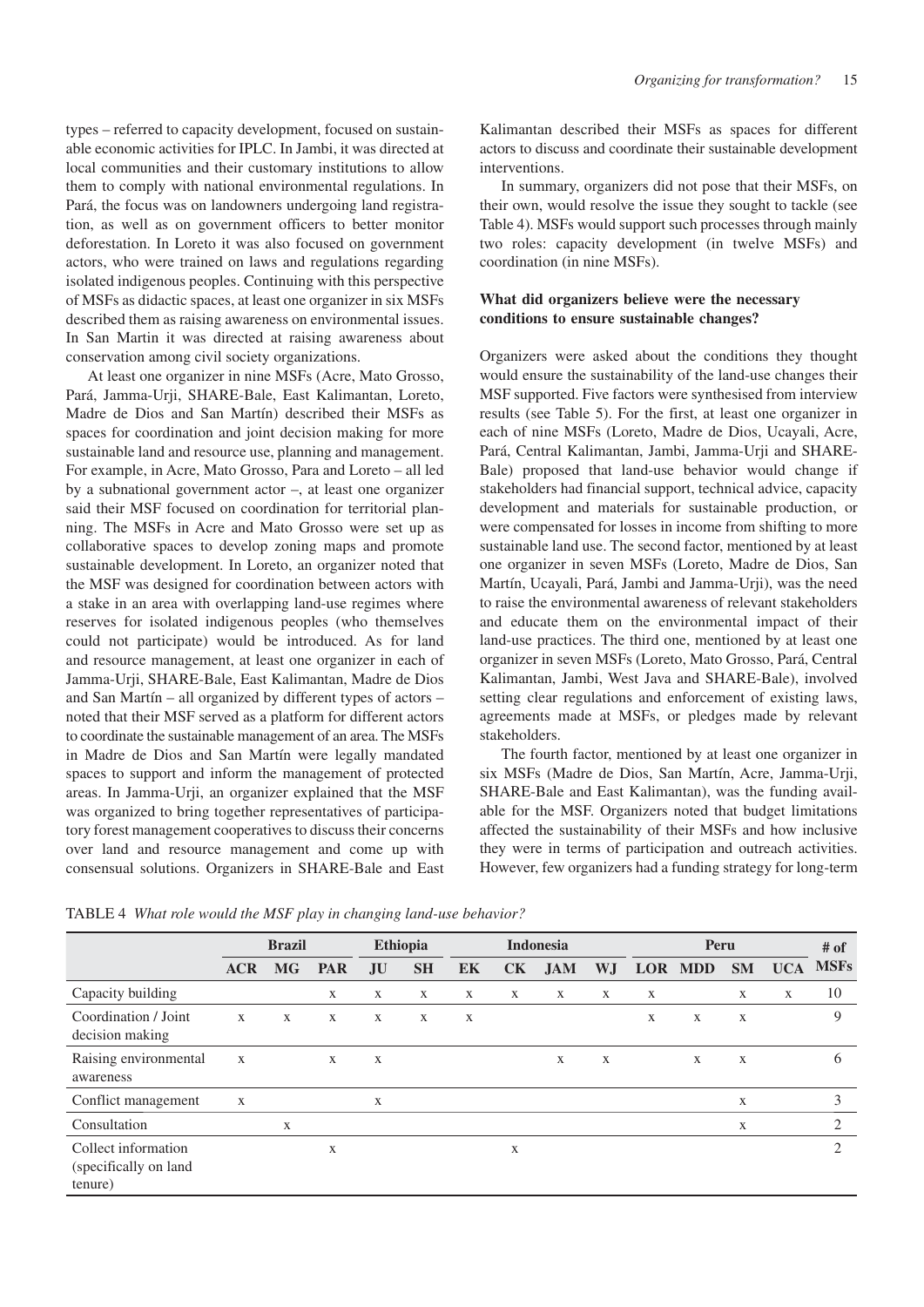|                                                       | <b>Brazil</b> |             |              | <b>Ethiopia</b><br><b>Indonesia</b> |             |             |              |            |              | # of         |              |           |              |               |
|-------------------------------------------------------|---------------|-------------|--------------|-------------------------------------|-------------|-------------|--------------|------------|--------------|--------------|--------------|-----------|--------------|---------------|
|                                                       | <b>ACR</b>    | <b>MG</b>   | <b>PAR</b>   | <b>JU</b>                           | <b>SH</b>   | EK          | <b>CK</b>    | <b>JAM</b> | W.J          |              | LOR MDD      | <b>SM</b> | <b>UCA</b>   | <b>MSFs</b>   |
| Financial and capacity<br>development support         | X             |             | $\mathbf{X}$ | $\mathbf{X}$                        | $\mathbf X$ |             | $\mathbf{X}$ | X          |              | $\mathbf{X}$ | $\mathbf X$  |           | $\mathbf{X}$ | 9             |
| Raising environmental<br>awareness                    |               | $\mathbf X$ | $\mathbf X$  |                                     | $\mathbf X$ |             | $\mathbf{X}$ | X          | $\mathbf{X}$ | X            |              |           |              | $\mathcal{I}$ |
| Setting and enforcing<br>environmental<br>regulations |               | X           | X            |                                     | $\mathbf X$ |             | $\mathbf{X}$ | X          | X            | X            |              |           |              | 7             |
| Funding for MSF                                       | $\mathbf X$   |             |              | $\mathbf{X}$                        | $\mathbf X$ | $\mathbf X$ |              |            |              |              | $\mathbf{X}$ | X         |              | 6             |
| Inclusive communication<br>and coordination           |               |             | X            |                                     | $\mathbf X$ |             |              |            |              |              | X            | X         | X            | 5             |

TABLE 5 *What did you understand as the conditions that would ensure that change was sustainable and long-term?*

work.6 Those MSF organizers that did (e.g. Pará) implemented strategies through which they shared the economic and human resources costs of the process with NGOs. The lack of a funding strategy is telling of how inclusive these processes actually were (as opposed to who was invited to participate): most MSFs in the sample met in the jurisdictional capital but could not afford to bring in actors that lived elsewhere. An exception is Acre where the MSF held decentralized meetings in municipalities. Finally, at least one organizer in five MSFs (Madre de Dios, San Martín, Ucayali, Pará and SHARE-Bale) mentioned the need for communication and coordination in an inclusive space, both in terms of the participation of historically underrepresented groups and assuring that nontechnical language was used.

## **Did organizers take into account local political interests and development priorities when planning their MSF?**

Organizers were asked if they had considered the impact that local political interests and development priorities could have on their MSFs. As in most tropical countries, the primary political interests and development trajectories in most of the jurisdictions hosting the MSFs in the sample followed wider historical trends of natural resource extraction. Their MSFs, in seeking more sustainable land use, went against such trends.

In seven cases (Loreto, Madre de Dios, San Martín, Ucayali, Jamma-Urji, SHARE-Bale, East Kalimantan) at least one organizer responded that their MSFs could not curb mainstream political interests or development priorities aligned with unsustainable land use. At least one organizer in six MSFs (Madre de Dios, San Martín, Pará, Central Kalimantan, SHARE-Bale, East Kalimantan) acknowledged clashes between the development priorities held by some government agencies and the private sector in their jurisdiction and the environmental agendas held some MSF stakeholders, including conservation NGOs, government environmental

agencies, and IPLC organizations. For example, one organizer in Madre de Dios mentioned informal road construction and gold and timber extraction as a challenge. These were driven by private interests and by the Madre de Dios government's own development agenda at the time of research. As such, the sustainability agenda promoted by the MSF may have been in tune with the national government's protected area policies but against that of the regional government and elites who favored the expansion of alluvial gold mining. This perception of local priorities as a challenge is also illustrated in how at least one MSF organizer each in Loreto, Ucayali, Madre de Dios and San Martín (all in Peru) noted a lack of interest in the topic by their subnational government and posed that they organized their MSFs knowing that they would be challenged by natural resource extraction. Both Loreto and Ucayali were co-organized by environmental or indigenous affairs offices in the subnational government; Madre de Dios and San Martin were co-organized by a national agency.

Other issues related to government actors that were noted by at least one organizer were: the fast rate of staff turnover in the jurisdiction (East Kalimantan, San Martín); overlapping forest governance mandates between different government agencies (Jamma-Urji, Loreto); and lack of law enforcement to stop deforestation (Madre de Dios, SHARE-Bale). Only in Acre were development priorities not seen as an obstacle by interviewees, as the jurisdiction promoted sustainable land use. Organizers noted that they had designed the MSF as a process to raise awareness of relevant legislation and for collaboration towards continued sustainable land use.

## **Organizers' strategies to address political challenges**

Although local political and mainstream development agendas tended to be understood as a challenge because they supported unsustainable activities, some interviewees had strategies to address them. Those mentioned by at least one organizer

<sup>&</sup>lt;sup>6</sup> Although research did not include the financial side of MSFs in detail, the lack of a long-term funding strategy may undermine the transformational potential of MSFs, as it may lead to short-term processes without enough time to make a substantial impact on the status quo.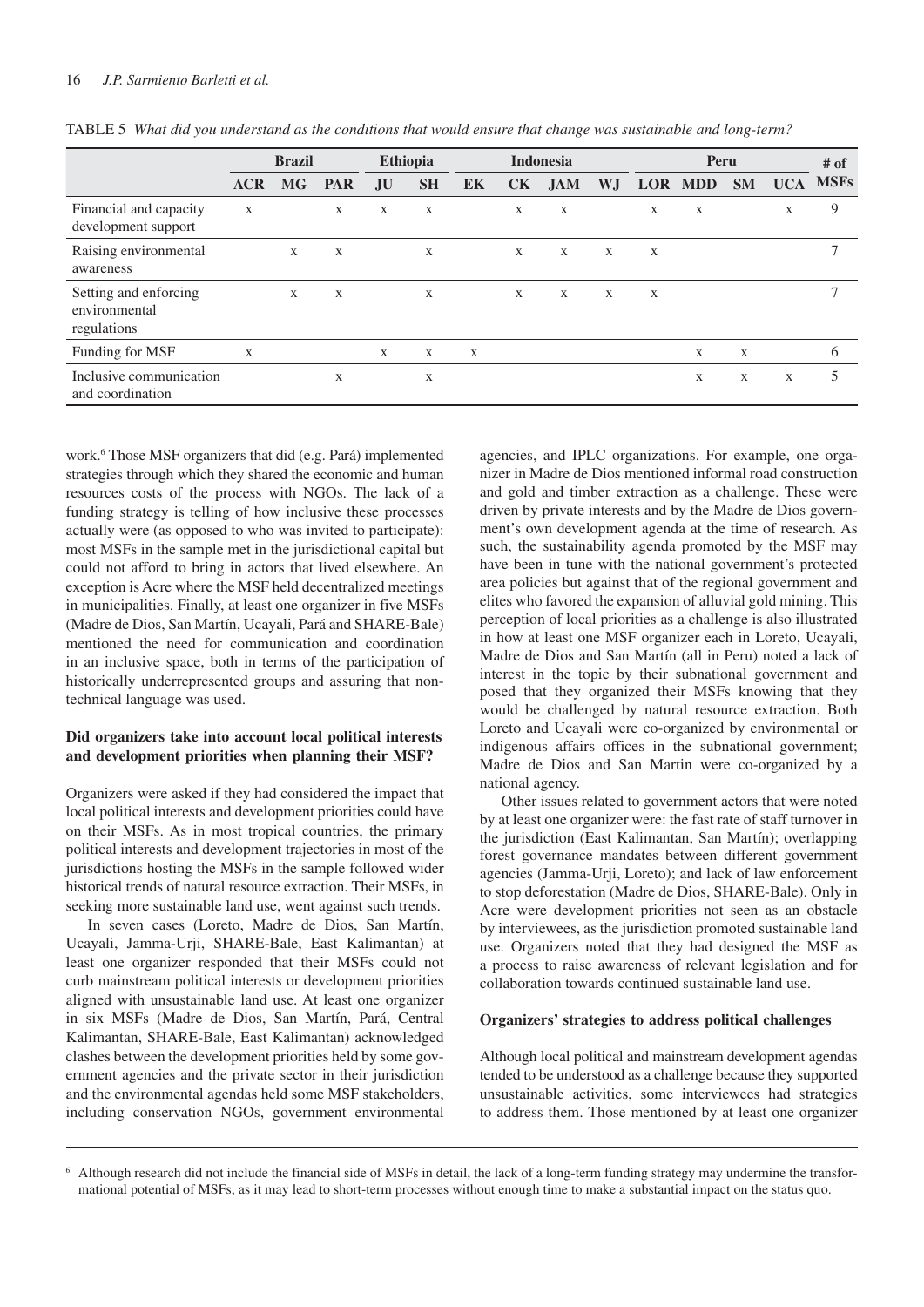included: planning to engage the government for the long term so that staff turnover did not affect agreements (Central Kalimantan, West Java); including different government agencies in the process (Pará); framing the MSF's work within existing government regulations (Mato Grosso) or customary institutions (Jambi); and adjusting the MSF's activities and expectations to different government agencies and levels (Loreto, Mato Grosso and Pará – all led by subnational government actors). For example, organizers in Pará tailored their promotion of sustainable land use to the different local priorities and challenges in the state's municipalities. They sought to understand the development priorities and political dynamics of each municipality to include them effectively in the MSF. In similar vein, at least one organizer in Loreto noted that the MSF had originally been organized to reconcile overlapping land-use regimes in areas delimited for reserves for isolated indigenous peoples. However, organizers shifted their objective from collaborative problem solving to capacity development after finding great knowledge gaps among participants on isolated indigenous peoples and the laws that protect them. The NGO sector organizer noted that although participants had been learning about isolated indigenous peoples and their rights, the MSF was far from shifting subnational development trajectories that infringed on those rights. The government sector organizer noted a challenge in that the MSF sought to implement national law without considering local development priorities. Loreto is illustrative of cases where national and subnational government priorities were mismatched; the Ministry of Culture sought to promote areas for isolated indigenous peoples, but Loreto promoted extractive activity and infrastructure expansion in the same areas.

## **Did organizers take unequal power relations among MSF participants into account?**

Organizers were asked if they had considered how power inequalities between participants could have affected their MSF and if they had planned to address them. None of the organizers of three MSFs (Jamma-Urji, Central Kalimantan and East Kalimantan) acknowledged that there were power inequalities among the participants in their MSF. In five cases – all with government organizers – (Loreto, Madre de Dios, San Martín, Ucayali, Jambi), at least one organizer considered that their MSF would balance out power inequalities between stakeholders because they were open spaces for different people to come together, participate and be heard. An organizer in Loreto said that their MSF brought people with different degrees of power "together in open dialogue and shared decision making". The interviewee considered that it was necessary to bring together stakeholders with less power (e.g. IPLC organizations) with those actors with decision-making power (e.g. the Ministry of Culture and Loreto's regional government). This position emphasizes the view that bringing people together in an MSF is sufficient to balance power inequalities. Similarly, the government sector organizer in Madre de Dios considered that the fact that an IPLC organization led the MSF, that it is an open space,

and that economically powerful actors do not dominate conversations proved that the process was unaffected by power inequalities.

At least one organizer in ten cases (Loreto, Madre de Dios, San Martín, Ucayali, SHARE-Bale, Jambi, West Java, Acre, Mato Grosso, Pará) acknowledged power inequalities among the participants to their MSF, understood mainly in terms of their socio-cultural, economic, political and technical capacities to influence the MSF and its outcome. Not all of those respondents described any special measures to address this challenge. In Jambi, for example, at least one organizer referred to gender-based inequalities in the daily interactions in the community where the MSF was focused but did not report any actions to address that challenge. However, at least one organizer in three MSFs (Acre, Mato Grosso and SHARE-Bale) described strategies to balance power inequalities. In Acre, non-technical language was purposefully used to level out differences in technical expertise. Organizers also ensured that there were spaces organized separately for IPLC to discuss MSF-related topics and that decisions at the MSF were made by consensus. In SHARE-Bale, organizers reported conducting a power analysis during the MSF planning phase, as they sought a forum where all participants would be treated as equals and local community representatives would have a direct voice. Although they did not set quotas for women, they did place special attention on gender when planning projects and involving women in the MSF's activities. In Mato Grosso, an interviewee noted that as the first phase of the MSF had mostly included government actors, she broadened the types of participating actors in its second phase.

## **How did organizers address the absence of key stakeholders?**

Power inequalities can also be illustrated by how organizers discussed the absence of key stakeholders from their forums. Although proponents describe MSFs as more inclusive than mainstream participatory processes, wider research in the same project found that some key stakeholders did not participate in the forums studied for reasons such as their lack of interest or resources to participate, having conflicting interests to those of the MSF, or being excluded by an organizer. At least one interviewee in all but two cases (Acre and Pará) noted absences, yet few assumed any responsibility over those absences. For example, at least one organizer in five cases (Madre de Dios, San Martín, Central Kalimantan, West Java, and Jamma-Urji) responded that conflicting interests kept some stakeholders from participating in their MSFs. In San Martín, some local communities demanded collective titles to the land they occupied within the protected area supported by the MSF. One organizer noted that the local communities decided not to participate in the MSF, while another said they had not been invited because they refused to leave the protected area. In Madre de Dios there were local communities involved in alluvial mining close to the protected area supported by the MSF. One organizer said that miners refused to participate in the MSF, but another one stated that they were not allowed to participate because mining was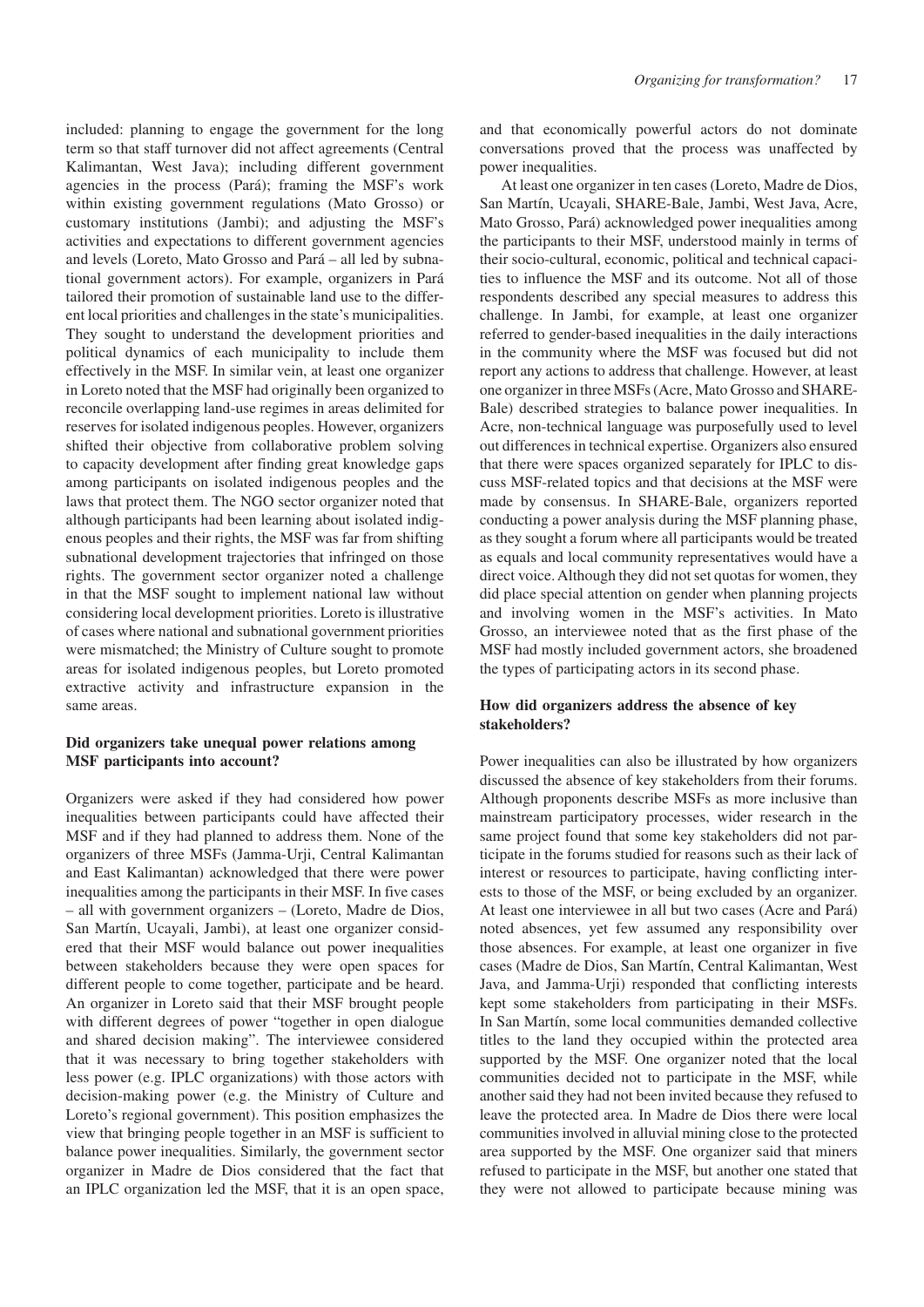against the MSF's objective. In Central Kalimantan, an organizer said that oil palm associations and many large oil palm companies self-excluded from the MSF because it questioned the sustainability of their businesses. An organizer in Jamma-Urji mentioned that private sector actors were invited to participate in the MSF but chose not to, as they were afraid of the conflicts that could arise from open debate with local communities. In San Martín and Mato Grosso organizers pointed out that the absence of indigenous representatives from the MSF was not their doing as they had been invited to participate. An organizer in Madre de Dios had the same position over the lack of women in the MSF, which was open to "any relevant organization".

At least one organizer in four MSFs (Loreto, Madre de Dios and Jamma-Urji and SHARE-Bale) recognized some responsibility regarding these absences. In SHARE-Bale, an organizer noted problems inviting the participants early on as organizers did not clearly convey their message and most participants joined the platform when it was already running. At least one organizer in SHARE-Bale, Loreto and Madre de Dios mentioned that their own budget constraints prevented the MSF from being more inclusive, since travel expenses could not be covered. Organizers in Acre and Pará did not report missing stakeholders. In Pará, organizers noted that no one had declined the MSF's invitation and that other actors had requested their inclusion. However, interviews with nonparticipants and the review of documents published by the MSF (carried out as part of the wider research project) revealed that IPLC organizations were not invited to participate in the MSF. Acre organizers commented that there were no excluded stakeholders, although IPLC organizations had not participated in the past as much as other actors because they could not afford the costs incurred in travelling to meetings. Decentralized meetings were introduced to address this – we know of no other forum that took such a step.

#### DISCUSSION

Based on the data presented above, MSFs can be understood in two non-mutually exclusive forms: as events and as a method. As events, MSFs are seen as able to balance inequalities between stakeholders by bringing them together periodically. Because organizers aimed to counter different aspects of unsustainable land and resource use in their jurisdictions, their events challenged the status quo and thus were potential opportunities to collectively think outside the box together and enact change. Within the framing as an event, invited participants collaborated as equals towards their common goals. Yet, those events were short-lived, excluded some stakeholders, and did not always lead to tangible outcomes.

Most interviews, however, conceived of MSFs as a method. This was framed by the political interests and development priorities that drove unsuitable land and resource use

in their jurisdictions and that limited the MSF's actions. This led to forums that brought actors together for implementation – and sometimes to co-design the implementation – of their organizers' ideas. To avoid conflicts, MSFs were designed – or shifted – to deal with the effects of unsustainable land and resource use, rather than the structural issues framing those contexts. They tended to deal with issues as technical problems, raising awareness and developing capacities rather than following their political ramifications. Also, because organizers aimed to counter different aspects of unsustainable land and resource use, they were not supported by some of the most powerful actors in their jurisdiction as the latter had vested interests in maintaining the status quo. This is probably why their MSFs were underfunded, led to outcomes that still had to be approved by decision makers, and increased the participation of actors of the same type (e.g. government and NGOs) rather than widening participation to underrepresented actors (e.g. IPLC). We discuss each of these types further below.

## **MSFs as an event**

Given the political interests and development priorities in most of the jurisdictions in which the MSFs in this sample were organized, their pursuit of more sustainable land and resource use could be read as transformational. MSF organizers tend to understand their forums, as events, in terms of what Avelino and Wittmayer (2016) described as 'innovative' power, which enables the creation or discovery of new resources to change power relations. Although three case studies had organizers that described deploying measures to address power inequalities inside their MSF7 , the rest saw the act of inviting people around the same table as enough to undo them. Organizers perceived a constructive potential for power, as participants would collaborate to achieve an outcome for their common benefit.

This positive perception of power may have to do with the fact that organizers were among the most powerful actors in the MSF, were not going to be affected by its outcome, and had organized the MSF with their own solution in mind. Two actor types dominated among organizers: subnational government actors (six MSFs: Acre, Mato Grosso, Pará, Jambi, Loreto and Ucayali) and subnational and national NGOs (in five: Jamma-Urji, SHARE-Bale, East Kalimantan, Jambi, Loreto). Six MSFs were organized by more than one actor type combinations: subnational government and NGOs (Jambi, Loreto), indigenous people and government (Madre de Dios), indigenous peoples and subnational government (Loreto, San Martín), donor and academia (West Java), and subnational government and donor (Ucayali). Subnational government and/or NGO-led MSFs tended to have outcomes to inform policy (e.g. Acre, Mato Grosso, Pará) or the management of a project or coordination between projects (e.g. East Kalimantan, Jambi, Jamma-Urji, SHARE-Bale). The

 $\sigma$  These included: adjusting the plan to local government and private sector priorities (Para); using non-technical language and having exclusive spaces for historically marginalized groups to express themselves (Acre); and actively including women in activities (SHARE-Bale).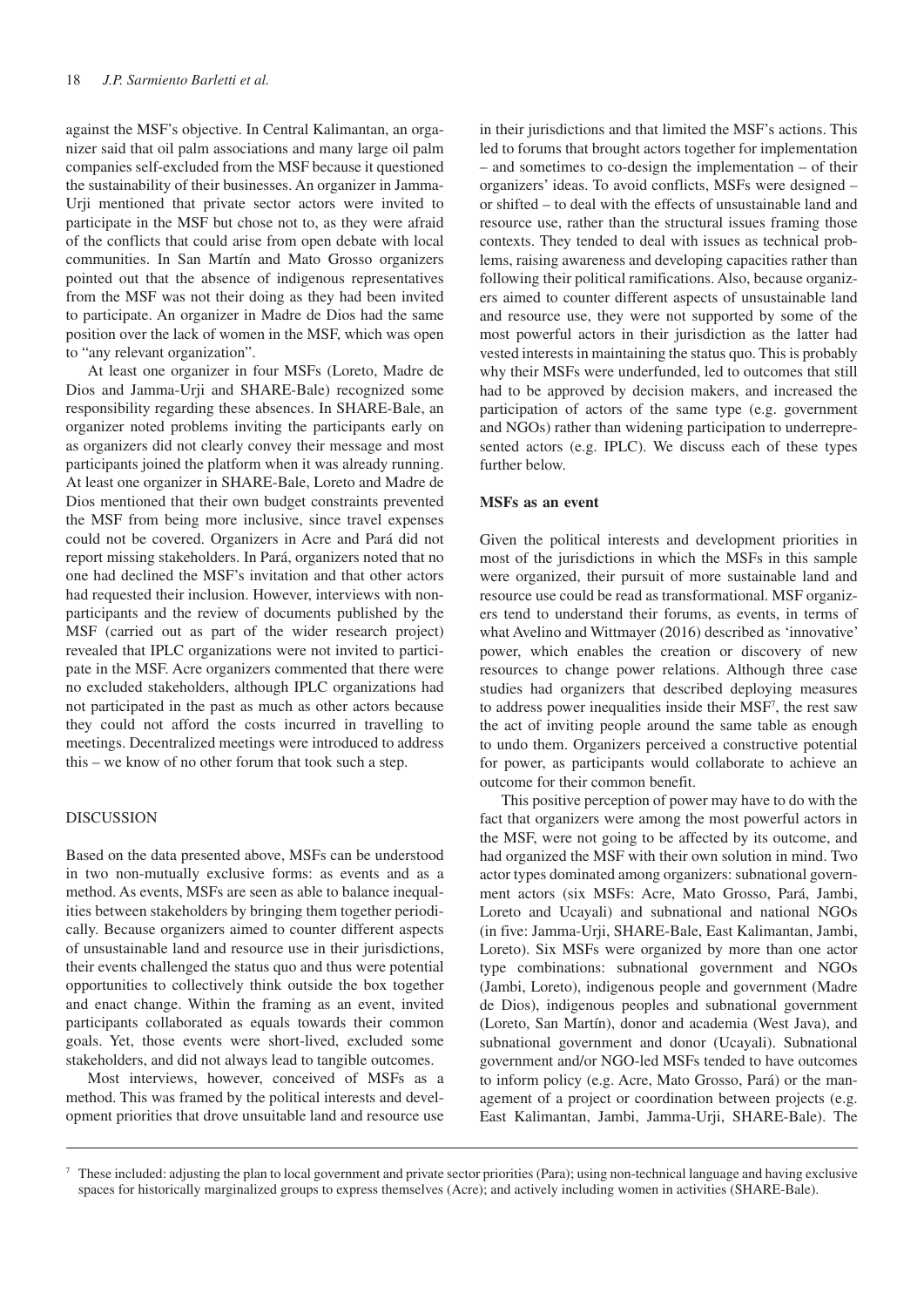organizers to some of these MSFs did not invite IPLCs to participate in the forum (e.g. Central Kalimantan, East Kalimantan, Mato Grosso), and when IPLCs organized MSFs (Loreto, Madre de Dios and San Martín), they did so together with a government or NGO actor. These three latter MSFs addressed issues that were directly related to their communities or organizations, such as adjacent natural protected areas or the representation of isolated indigenous peoples. The two MSFs that were co-organized with a national government actor were legally mandated participatory spaces for protected areas (Madre de Dios, San Martin) and the third followed a jurisdictional regulation (Loreto). The first two constituted one of the entities through which management plans for protected areas were approved, but interviews carried out as part of the wider research project revealed that the MSF had no real input on how the plan was designed or implemented. The third MSF dealt with isolated indigenous peoples, represented politically by the indigenous organizers who held technical expertise on the topic. The MSF started as a roundtable to support the recognition of five areas for isolated indigenous peoples but became a forum to raise awareness about their rights. At the time of research, it was yet to impact the national and regional development policies that placed isolated peoples in Loreto at risk (e.g. hydrocarbon and forestry concessions and motorways).

## **MSFs as a method**

When MSFs were perceived as a method to jointly develop solutions to unsustainable land and resource use, it was in jurisdictions with a development trajectory that supported the MSF (e.g. Acre) or at a small scale and with the direct participation of a community (e.g. Jambi). As the wider research showed, those MSFs had a specific outcome (e.g. completing a zoning map or achieving the recognition of a communal forest), included the active participation of underrepresented actors, took at least some of the MSF meetings to these participants (e.g. holding meetings closer or in local communities), and facilitated the process (e.g. made it non-technical) to allow for their effective participation.

Elsewhere, the method was informed by the limits placed on MSFs by local politics and development priorities driving unsustainable land and resource use in their jurisdictions. This impact can be explained in at least two ways: the influence those priorities had on decision making – including cases where the actors driving deforestation were represented in legislative assemblies (e.g. Mato Grosso, Pará) – and the lack of power or political influence of relevant national government agencies to enforce regulations (e.g. Peru's ministries of Culture and Environment). This resounds with findings from research in Peru where MSFs that sought outcomes that countered local development priorities tended to fail (Sarmiento Barletti and Larson 2020). As the interests driving unsustainable land and resource use in their jurisdictions were too powerful to curb, MSFs followed a method to implement and sometimes co-design the implementation of solutions that

the organizers already had in mind. Most MSFs had at least one government organizer or were organized by NGOs that worked with government institutions, and so their solutions tended to fall within the limits of what was acceptable for mainstream political and development interests.

To support these solutions, MSFs raised the awareness of relevant actors, developed their technical capacities, facilitated their conversations over time, and led to preliminary outcomes that had to be confirmed by decision makers outside the MSF. In some cases, differing opinions were controlled by excluding stakeholders with different goals (e.g. Madre de Dios, San Martín, Pará). In other cases, organizers passed the blame of non-participation to stakeholders themselves, claiming that they were not interested in the topic (or, arguably, in the organizer's approach), or unable to afford the travel expenses to the urban areas where the MSFs met (e.g. Loreto, Ucayali). That organizers in only three MSFs made an effort to address absences raises questions as to whether the others understood equitable participation as supportive to their goals. This is important because selfexclusions may represent the performance of an actor's agency, but they also reflect power inequalities. While powerful stakeholders self-excluded to avoid debates over their land-use practices (e.g. Central Kalimantan, Jamma-Urji), interviews revealed that underrepresented groups did so because they doubted that an MSF would lead to real change for their communities (e.g. Ucayali) or because they could not afford abandoning their livelihood activities to attend the MSF (e.g. Jamma-Urji).

The process through which actors were included and excluded in some MSFs, and the fact that most had set agendas by the time participants joined in – failing to allow underrepresented actors to 'increase the visibility and legitimacy of their issues, voice and demands' (Gaventa 2006: 29) – gives them the characteristics of 'closed' spaces (Gaventa 2006). The MSFs were framed by the 'hidden' power through which organizers 'maintain their influence by controlling who gets to the decision-making table and what gets on the agenda' (Gaventa 2006: 29). These approaches to organizing MSFs reproduce the notion that underrepresented peoples are able and willing to participate when granted a space, without considering their access to funds and technical capacities. This is not to say that organizers acted in bad faith, but it reveals the consequences of being limited by powerful interests in their jurisdictions. The limited resources available for their MSFs are another consequence of the impact of those interests. Limited budgets may have widened inequalities, as organizers lacked funds to more equitably include participants or to set up activities to develop their capacities to participate more effectively. Thus, setting up an MSF without sufficient funds is not only challenging but also may worsen existing inequalities by blocking the possibility of equitable and effective participation. Also, limited funding may result in short-term initiatives, when transformational change requires a long-term perspective.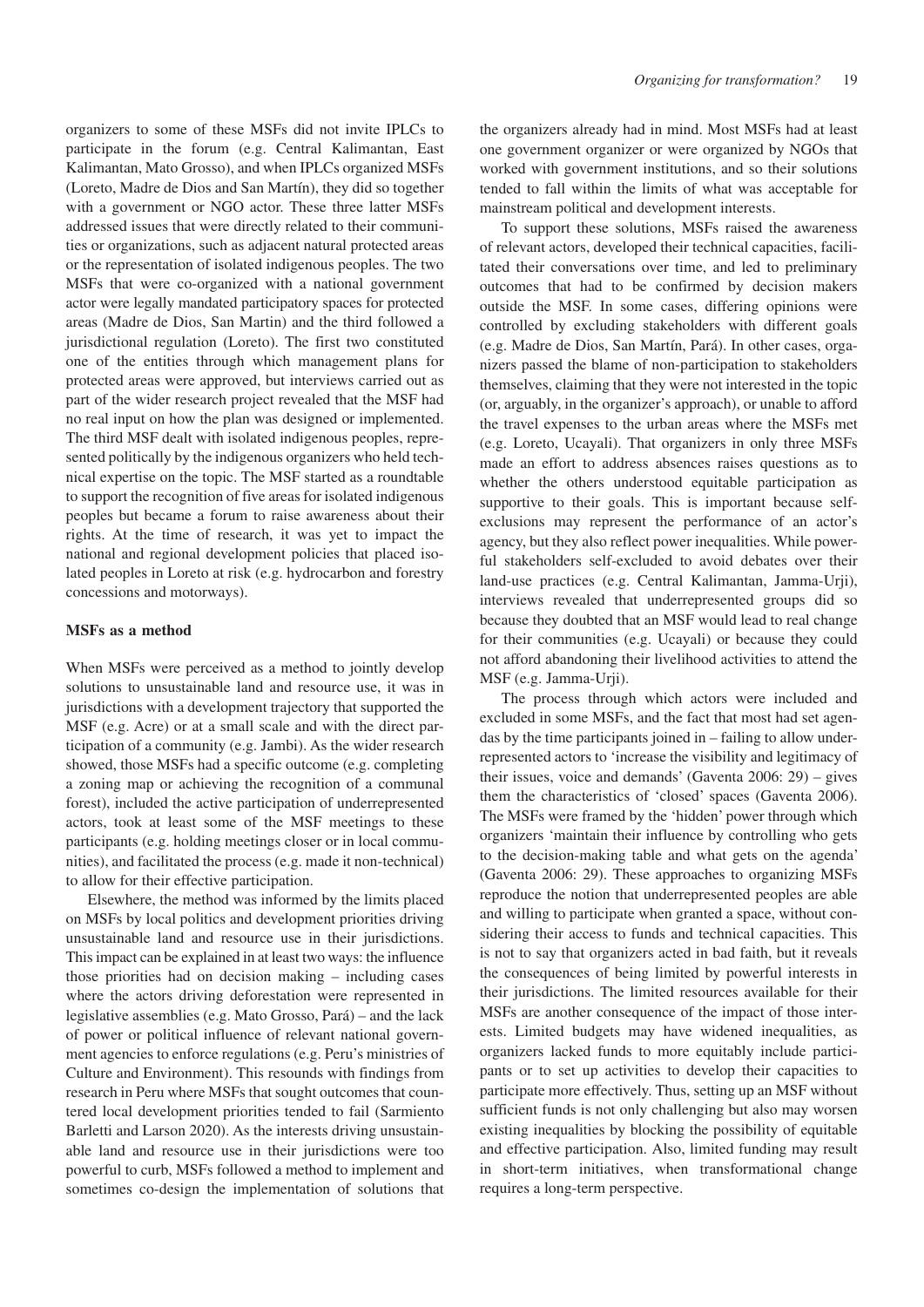#### **CONCLUSION**

Assessing the transformational potential of participatory processes is not a new endeavor. However, this paper has inspected MSFs after their re-introduction as a 'new' method of practice in light of climate change, with hopes placed on broad participation and collaboration to design and implement new landscape-scale solutions. Recognizing this, the paper comparatively considered the perspectives of the organizers of thirteen MSFs in four different countries. This was done to understand how and why they organized their MSF and, in order to assess their transformational potential or desire for transformation, whether they had recognized power inequalities between their participants and whether they had seen it as possible or necessary to address them.

Why are MSFs still being considered as a transformative solution despite evidence of their limitations? There is no simple answer. It may be a matter of discourse – ideals of deliberative democracy that are central to Euroamerican political ideals. MSFs as events are portrayed as a step in bridging the representation gap for historically underrepresented groups who come together as equals with more powerful actors with whom they may have historical grievances. However, in leaving power relations unaddressed, MSFs may limit the effectiveness of the participation of underrepresented groups and expose these groups to 'common good' outcomes that may not be in their best interest. Also, although it is conceivable that an event can be catalytic or transformative, we did not see any evidence of this in our cases.

Most interviewees organized their MSFs knowing that their goals would be challenged by the development and political trajectories driving unsustainable land use in their jurisdiction. Viewing MSFs as a method of practice, it may be that organizers sought to share their plausible solutions – plausible because they were within the means of what was acceptable to political and development interests – with key actors and develop their awareness and capacities over time to participate in the implementation of the solution the organizers proposed. This largely concurs with assessments of 'invited' spaces. Furthermore, although this paper did not concentrate on the effectiveness of these MSFs, some of them may have indeed been effective. However, while broadening participation was understood as part of any MSF's work, there was less emphasis on who it was broadened to, why, and whether it could support its effectiveness. This shows that organizing a space for discussion and coordination does not ensure that its process or outcome will overcome the historical structures that frame how land and resources are used and how environmental issues are experienced by its participants. The current rate of social protests around the world, and the authors' experience of indigenous protests in Peru, is testament to the current role of social action as a potentially more effective yet costly pathway for historically underrepresented peoples to be heard and have their rights recognised.

Exploring how organizers plan their MSF matters because research keeps showing that despite much optimism for participation and democratic practice, simply sitting people around a table is not enough, as MSFs are superimposed

upon existing patterns of relationships, institutions and, importantly, power relations. Notably, when asked about solutions for unsustainable land and resource use apart from their MSFs, organizers offered options that can be synthesised into four elements: financial support, technical advice and capacity development for communities and smallholders for sustainable land management; clear environmental regulations and enforcement; raising awareness of the environmental costs and benefits of sustainable land use and associated regulations; and effective multi-sector and multi-level communication and coordination. These options are of interest for at least two reasons. Firstly, there is no mention of power inequalities and the deeper structural issues that drive deforestation and degradation in their jurisdictions. Secondly, at least part of them – raising awareness, capacity development, communication and coordination – were already central to the efforts across all case studies.

The analysis of organizers' perspectives on their MSFs reiterates that for MSFs to reach their transformational potential, the first step is an old one – recognising that power differentials cannot be addressed simply by bringing people together, whether as event or as method as currently conceived in our cases. This research revealed two issues that need special attention (see also Coelho 2004 and Sarmiento Barletti *et al.* 2020). The first is the need to design and implement strategies to address power inequalities between participants – for example, by using non-technical language in meetings, and assuring the effective participation of historically marginalized actors through capacity development and covering their expenses related to participation. These strategies must make all participants feel that they are being listened to and are getting something out of the MSF. The second is that MSFs must have funding strategies that permit organizers and participants to think beyond the short-term – to bring people together, develop their capacities to participate and engage with policy and decision makers to implement their decisions. Further analysis on how participants perceive the strategies applied by MSFs organizers will help identify those that are more successful.

## ACKNOWLEDGEMENTS

The authors would like to thank the anonymous reviewers for their comments. We also thank the different people and organizations that were interviewed during and/or supported this research initiative. This work was supported by the Norwegian Agency for Development Cooperation; the European Commission; the International Climate Initiative of the German Federal Ministry for the Environment, Nature Conservation and Nuclear Safety; and the United Kingdom's Department for International Development. It was undertaken as part of the CGIAR Research Programs on Policies, Institutions and Markets (PIM), led by the International Food Policy Research Institute (IFPRI) and on Forest, Trees and Agroforestry (FTA), led by CIFOR. The opinions expressed here belong to the authors, and do not necessarily reflect those of CIFOR, IFPRI, or CGIAR.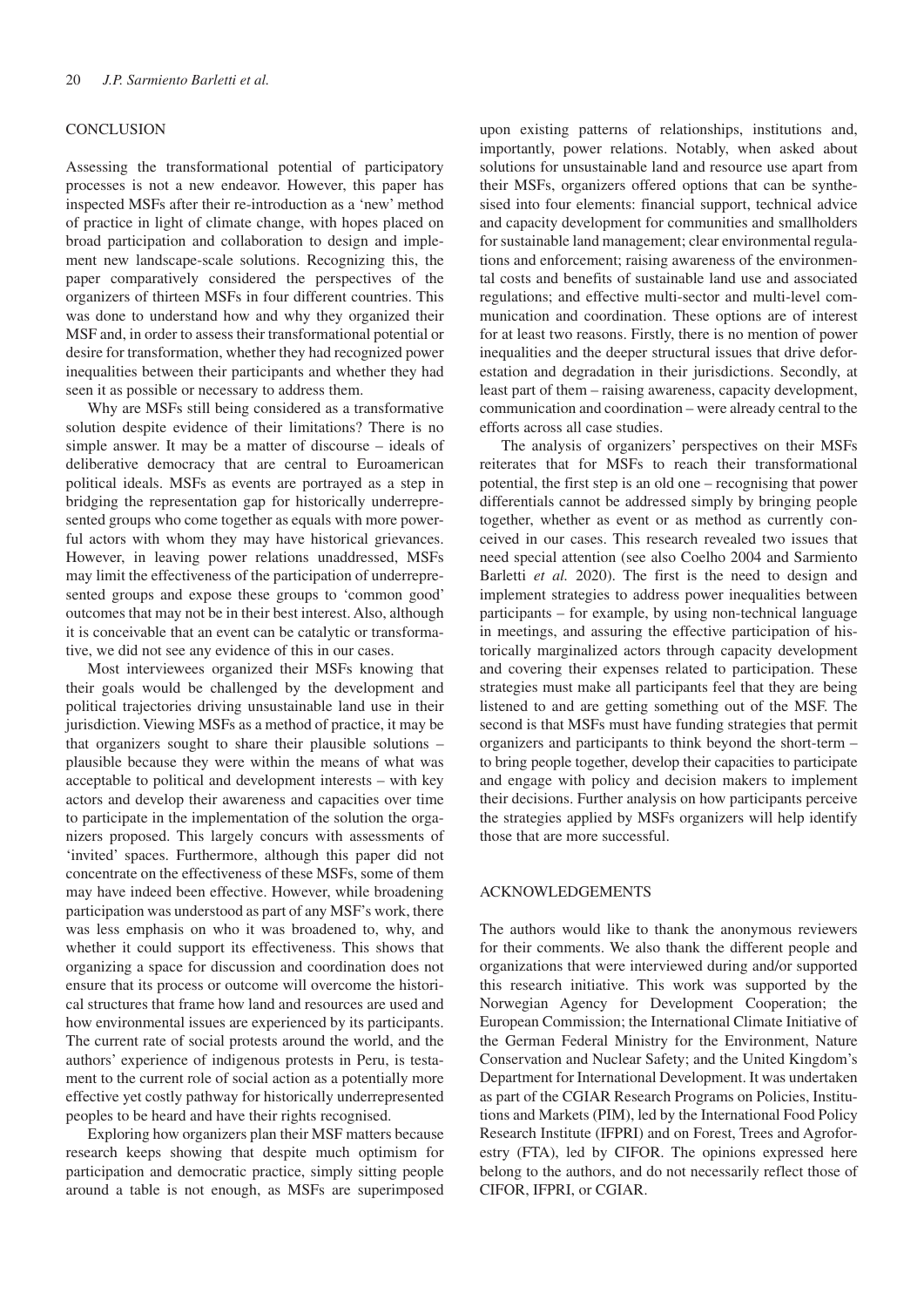## REFERENCES

- AGRAWAL, A., and OSTROM, E. 2006. Political science and conservation biology: a dialog of the deaf. *[Conserva](http://www.ingentaconnect.com/content/external-references?article=0888-8892()20:3L.681[aid=11409725])tion Biology* **20**[\(3\): 681–682.](http://www.ingentaconnect.com/content/external-references?article=0888-8892()20:3L.681[aid=11409725])
- ATMADJA, S. *et al*. n.d. *Transformational Change in Land Use and Climate Change* (Unpublished)
- AVELINO, F., and WITTMAYER, J.M. 2016. Shifting power relations in sustainability transitions: a multi-actor perspective. *Journal of Environmental Policy & Planning,*  **18**(5): 628–649.
- AVRITZER, L. 2002. *Democracy and the public space in Latin America*. Princeton University Press, Princeton, NJ, United States of America.
- BASTAKOTI, R.R., and DAVIDSEN, C.D. 2015. Nepal's REDD+ Readiness Preparation and Multi-Stakeholder Consultation Challenges. *Journal of Forest and Livelihood*  **13**(1): 30–43.
- BOODOO, Z., and OLSEN, K.H. 2018. Assessing transformational change potential: the case of the Tunisian cement Nationally Appropriate Mitigation Action (NAMA). *Climate Policy* **18**(6): 794–812.
- BOYD, W., STICKLER, C., DUCHELLE, A.E., and RODRI-GUEZ-WARD, D. 2018. Jurisdictional approaches to REDD+ and low emissions development: Progress and prospects (Working Paper). Washington, DC: World Resources Institute.
- BROUWER, J.H., WOODHILL, A.J., HEMMATI, M., VERHOOSEL, K.S., and VUGT, S.M. 2015. *The MSP Guide: How to design and facilitate multi-stakeholder partnerships*. Wageningen: Center for Development Innovation.
- BROWN, V. (n.d.). *What is transformational change?* Website retrieved from[: http://www.collectivethinking.com.](http://www.collectivethinking.com) au/key-issues/transformational-change/what-is-transfor mational-change/. Last accessed 28 January 2019.
- BUCHY, M., and HOVERMAN, S. 2000. Understanding public participation in forest planning: a review. *[Forest](http://www.ingentaconnect.com/content/external-references?article=1389-9341()1L.15[aid=10386229]) [Policy and Economics](http://www.ingentaconnect.com/content/external-references?article=1389-9341()1L.15[aid=10386229])* **1**: 15–25.
- CHÍMÈRE DIAW, M., ASEH, T., and PRABHU, R. (eds.). 2009. *In search of common ground: Adaptive collaborative management in Cameroon*. Bogor, Indonesia: Center for International Forestry Research (CIFOR).
- COHEN, J., and SABEL, C. 1997. Directly-deliberative polyarchy. *[European Law Journal](http://www.ingentaconnect.com/content/external-references?article=1351-5993()3:4L.313[aid=8729960])* **3**(4): 313–342.
- COOKE, B., and KOTHARI, U. (eds.). 2001. *Participation: The New Tyranny?* Zed Books, New York, United States of America. 224 pp.
- CORNWALL, A. 2003. Whose voices? Whose choices? Reflections on gender and participatory development. *[World development](http://www.ingentaconnect.com/content/external-references?article=0305-750x()31:8L.1325[aid=8057930])* **31**(8): 1325–1342.
- CORNWALL, A. 2008. Unpacking 'participation': Models, meanings and practices. *[Community Development Journal](http://www.ingentaconnect.com/content/external-references?article=0010-3802()43:3L.269[aid=9646981])* **43**[\(3\): 269–283.](http://www.ingentaconnect.com/content/external-references?article=0010-3802()43:3L.269[aid=9646981])
- CORNWALL, A., and COELHO, V.S. 2007. Spaces for Change? The politics of citizen participation in new democratic arenas. In Cornwall, A. and Coelho, V.S (eds.).

*Spaces for change? The politics of citizen participation in new democratic arenas*. Zed Books, London, England.

- CORNWALL, A., and GAVENTA, J. 2000. From users and choosers to makers and shapers: Repositioning participation in social policy. *IDS Bulletin* **31**(4): 50–62.
- CORNWALL, A., and GAVENTA, J. 2001. Bridging the gap: citizenship, participation and accountability. *PLA notes*  **40**: 32–35.
- CUELLAR, N., KANDEL, S., DAVIS, A., and LUNA, F. 2013*. Indigenous peoples and governance in REDD+ readiness in Panama. Case study on CONAPIP, ANAM and the UN-REDD program*. PRISMA, San Salvador, El Salvador.
- DEWULF, A., and ELBERS, W. 2018. Power in and over cross-sector partnerships: actor strategies for shaping collective decisions. *Administrative Sciences* **8**(3): 43–58.
- DOOLEY, K., GRIFFITHS, T., MARTONE, F., and OZINGA, S. 2011*. Smoke and mirrors: a critical assessment of the Forest Carbon Partnership*. FERN and Forest Peoples Programme.
- DOUGILL, A.J., FRASER, E.D.G., HOLDEN, J., HUBACEK, K., PRELL, C., REED, M.S., STAGL, S.T., and STRINGER, L.C. 2006. Learning from doing participatory rural research: Lessons from the Peak District National Park. *Journal of Agricultural Economics* **57**: 259–275.
- DOUTHWAITE, B., MURPHY, B., STOTT, C., SLADKOVA, B., HARDCASTLE, P., and WILSON, D. 2019. *A learning Review of the Dedicated Grant Mechanism (DGM) for Indigenous Peoples and Local Communities in the Forest Investment Program (FIP) of the Climate Investment Funds (CIF)* [Final Report]. Itad. Retrieved from: https:// [www.climateinvestmentfunds.org/sites/cif\\_enc/files/](http://www.climateinvestmentfunds.org/sites/cif_enc/files/knowledge-documents/dgm_learning_review_jan26_final_withmanagementstatement.pdf) [knowledge-documents/dgm\\_learning\\_review\\_jan26\\_](http://www.climateinvestmentfunds.org/sites/cif_enc/files/knowledge-documents/dgm_learning_review_jan26_final_withmanagementstatement.pdf) [final\\_withmanagementstatement.pdf.](http://www.climateinvestmentfunds.org/sites/cif_enc/files/knowledge-documents/dgm_learning_review_jan26_final_withmanagementstatement.pdf) Accessed 15 June, 2020.
- EYBEN, R., KIDDER, T., ROWLANDS, J., and BRON-STEIN, A. 2008. Thinking about change for development practice: a case study from Oxfam GB. *Development in Practice* **18**(2): 201–212.
- FAO [Food and Agriculture Organization of the United Nations]. 2019. Policy Support and Governance. Retrieved from: [http://www.fao.org/policy-support/vision/en/.](http://www.fao.org/policy-support/vision/en/) Accessed 15 June, 2020.
- FAYSEE, N. 2006. Troubles on the way: An analysis of the challenges faced by multi-stakeholder platforms. *[Natural](http://www.ingentaconnect.com/content/external-references?article=0165-0203()30L.219[aid=8786795])  [Resources Forum](http://www.ingentaconnect.com/content/external-references?article=0165-0203()30L.219[aid=8786795])* **30**: 219–29.
- FISHMAN, A., OLIVEIRA, E., and GAMBLE, L. 2017. Tackling deforestation through a jurisdictional approach. WWF. Retrieved from: https://c402277.ssl.cf1.rackcdn. com/publications/1145/files/original/wwf\_jurisdictional\_ approaches\_fullpaper\_web\_1.pdf?1520454471. Accessed 15 June, 2020.
- FUNG, A., and WRIGHT, E.O. 2001. Deepening democracy: innovations in empowered participatory governance. *[Politics & Society](http://www.ingentaconnect.com/content/external-references?article=0032-3292()29:1L.5[aid=7761117])* **29**(1): 5–41.
- FUNNELL, S.C., and ROGERS, P.J. 2011. *Purposeful program theory: effective use of theories of change and logic*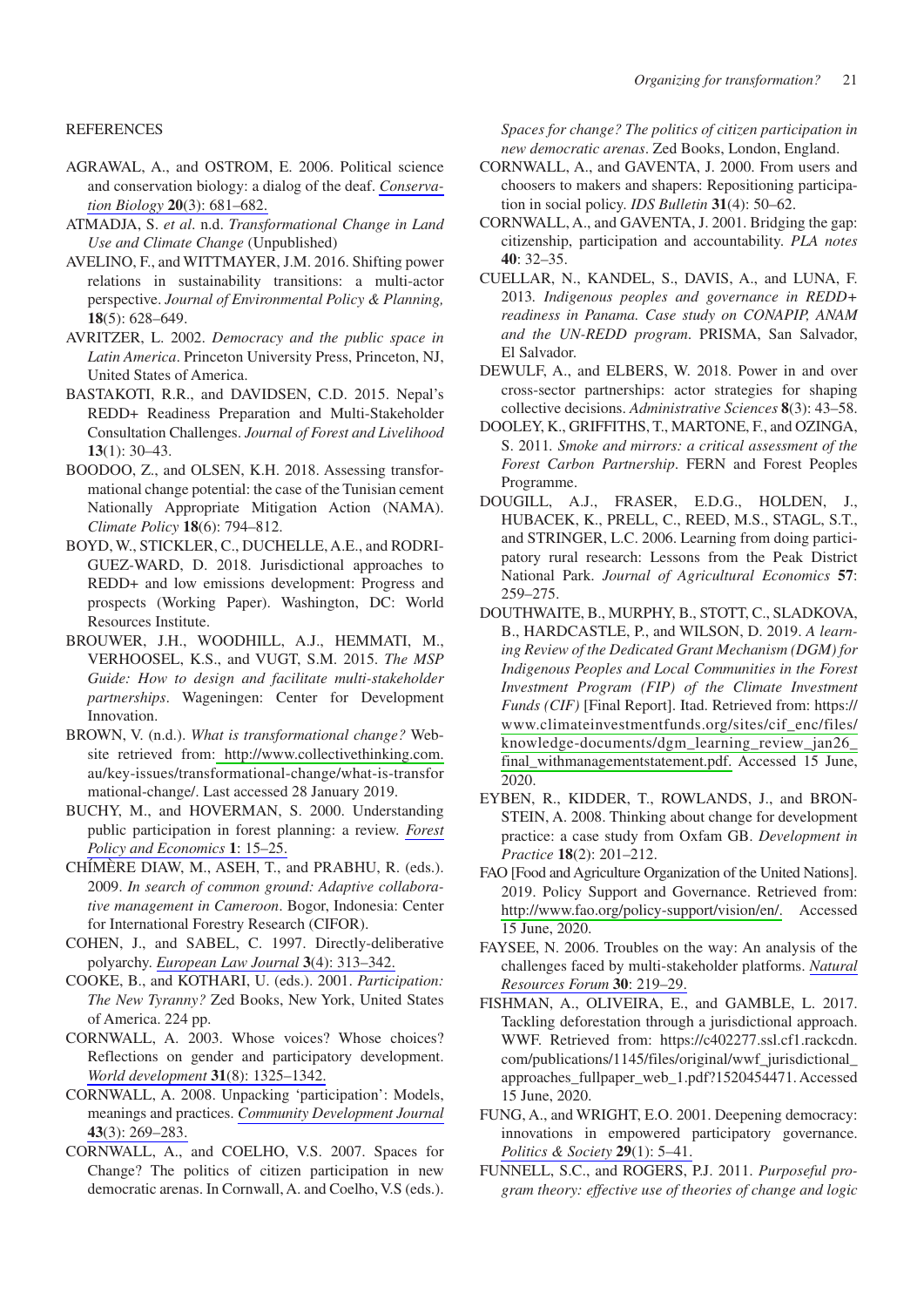*models*. Jossey-Bass, San Francisco, CA, United States of America. 550 pp.

- GAVENTA, J. 2006. Finding the spaces for change: a power analysis. *[IDS Bulletin](http://www.ingentaconnect.com/content/external-references?article=0265-5012()37:6L.23[aid=8626586])* **37**(6): 23–33.
- GCF [Green Climate Fund]. (2016). Initial strategic plan for the GCF. Green Climate Fund, Incheon, Republic of Korea: Retrieved from[: https://www.greenclimate.fund/](http://www.greenclimate.fund/) documents/20182/761223/Initial\_Strategic\_Plan\_for\_ the\_GCFpdf/bb18820e-abf0-426f-9d8b-27f5bc6fafeb. Accessed 09 June, 2020.
- GOETZ, A.M., and GAVENTA, J. 2001. *Bringing citizen voice and client focus into service delivery.* Working paper 138. Institute of Development Studies, Brighton, England.
- GONSALVES, J., BECKER, T., BRAUN, A., CAMPILAN, D., DE CHAVEZ, H., FAJBER, E., KAPIRIRI, M., RIVACA-CAMINADE, J., and VERNOOY, R. (eds.). 2005. *Participatory research and development for sustainable agriculture and natural resource management: a sourcebook. Understanding participatory research and development.* Volume 1, 1<sup>st</sup> edition, International Potato Center – Users' Perspectives With Agricultural Research and Development. Laguna, Philippines. And International Development Research Centre. Ottawa, Canada.
- GRÖNHOLM, S. 2009. Governing national parks in Finland: the illusion of public involvement. *The International Journal of Justice* **14**: 233–243.
- HAUSER, O.P., HILBE, C., CHATTERJEE, K., and NOWAK, M.A. 2019. Social dilemmas among unequals. *Nature*  **572**(7770): 524–527.
- HAYWARD, C.R. 1998. De-facing power. *Polity* **31**(1): 1–22.
- HEMMATI, M. 2002*. Multi-stakeholder processes for governance and sustainability. beyond deadlock and conflict.* Earthscan. London, England.
- HOLLAND, B. 2017. Procedural justice in local climate adaptation: political capabilities and transformational change. *Environmental Politics* **26**(3): 391–412.
- JACOBS, B., CORDELL, D., CHIN, J., and ROWE, H. 2017. Towards phosphorus sustainability in North America: a model for transformational change. *Environmental Science & Policy* **77**: 151–159.
- LARSON, A.M., and RIBOT, J.C. 2007. The poverty of forestry policy: Double standards on an uneven playing field*. Sustainability Science* **2**(2): 189–204.
- LARSON, A.M., SARMIENTO BARLETTI, J.P., and RAVIKUMAR, A. 2018. The challenge of coordination in REDD+ policy and practice. In ANGELSEN, A., MARTIUS, C., DE SY, V., DUCHELLE, A.E., LARSON, A.M. and PHAM, T.T. (eds). *Transforming REDD+: Lessons and new directions.* Center for International Forestry Research, Bogor, Indonesia. 81–91.
- MANSBRIDGE, J. 2014. The role of the state in governing the commons. *Environmental Science & Policy* **36**: 8–10.
- MAPFUMO, P., ONYANGO, M., HONKPONOU, S.K., EL MZOURI, E.H., GITHEKO, A., RABEHARISOA, L., OBANDO, J., OMOLO, N., MAJULE, A., DENTON, F., AYERS, J., and AGRAWAL, A. 2017. Pathways to transformational change in the face of climate impacts:

an analytical framework. *Climate and Development* **9**(5): 439–451.

- MAYNE, J. 2015. Useful theory of change models. *Canadian Journal of Program Evaluation* **30**(2): 119–142.
- MOHANTY, R. 2014. Institutional dynamics and participatory spaces: The making and unmaking of participation in local forest management in India. *IDS Bulletin* **35**(2): 26–32.
- MORRISON, T.H. 2017. Evolving polycentric governance of the Great Barrier Reef. *Proceedings of the National Academy of Sciences* **114**(15): 3013–3021.
- NAYAK, P.K., and BERKES, F. 2008. Politics of co-optation: Community forest management versus joint forest management in Orissa, India. *Environmental Management* **41**(5): 707–718.
- PARTZSCH, L. 2017 'Power with' and 'power to' in environmental politics and the transition to sustainability. *Environmental Politics* **26**(2): 193–211.
- PERRAULT, T. 2015. Performing participation: mining, power, and the limits of public consultation in Bolivia. *The Journal of Latin American and Caribbean Ethnic Studies* **20**(3): 433–451.
- POVINELLI, E. 2002. *The cunning of recognition*. Duke University Press. Durham, NC, United States of America. 352 pp.
- RAVIKUMAR A., LARSON, A.M., MYERS, R., and TRENCH, T. 2018. Inter-sectoral and multilevel coordination alone do not reduce deforestation and advance environmental justice. *Environment and Planning C: Politics and Space* **36**(8): 1437–57.
- REED, M. 2008. Stakeholder participation for environmental management: A literature review. *Biological Conservation*  **141**: 2417–2431.
- SARMIENTO BARLETTI, J.P., and LARSON, A.M. 2019. *The role of multi-stakeholder forums in subnational jurisdictions: Framing literature review for in-depth field research* (Occasional Paper 194). The Center for International Forestry Research, Bogor, Indonesia.
- SARMIENTO BARLETTI, J.P., LARSON, A.M., HEWLETT, C., and DELGADO, D. 2020. Designing for engagement: A realist synthesis review of how context affects the outcomes of multi-stakeholder forums on land use and/or land-use change. *World Development* **127***.*
- SARMIENTO BARLETTI, J.P., LARSON, A.M., and HEISE VIGIL, N.M. n.d. Understanding difference to build bridges among stakeholders: Perceptions of participation in four multi-stakeholder forums in the Peruvian Amazon.
- SHAH, A. (ed.). 2007. *Participatory budgeting*. The World Bank, Washington DC, United States of America.
- STEIN, D., and VALTERS, C. 2012. *Understanding theory of change in international development: A review of existing knowledge*. Justice and Security Research Programme, London School of Economics and Political Science, London, England.
- SØREIDE, T., and TRUEX, T. 2011. Collaboration against corruption?: Multistakeholder groups in natural resource